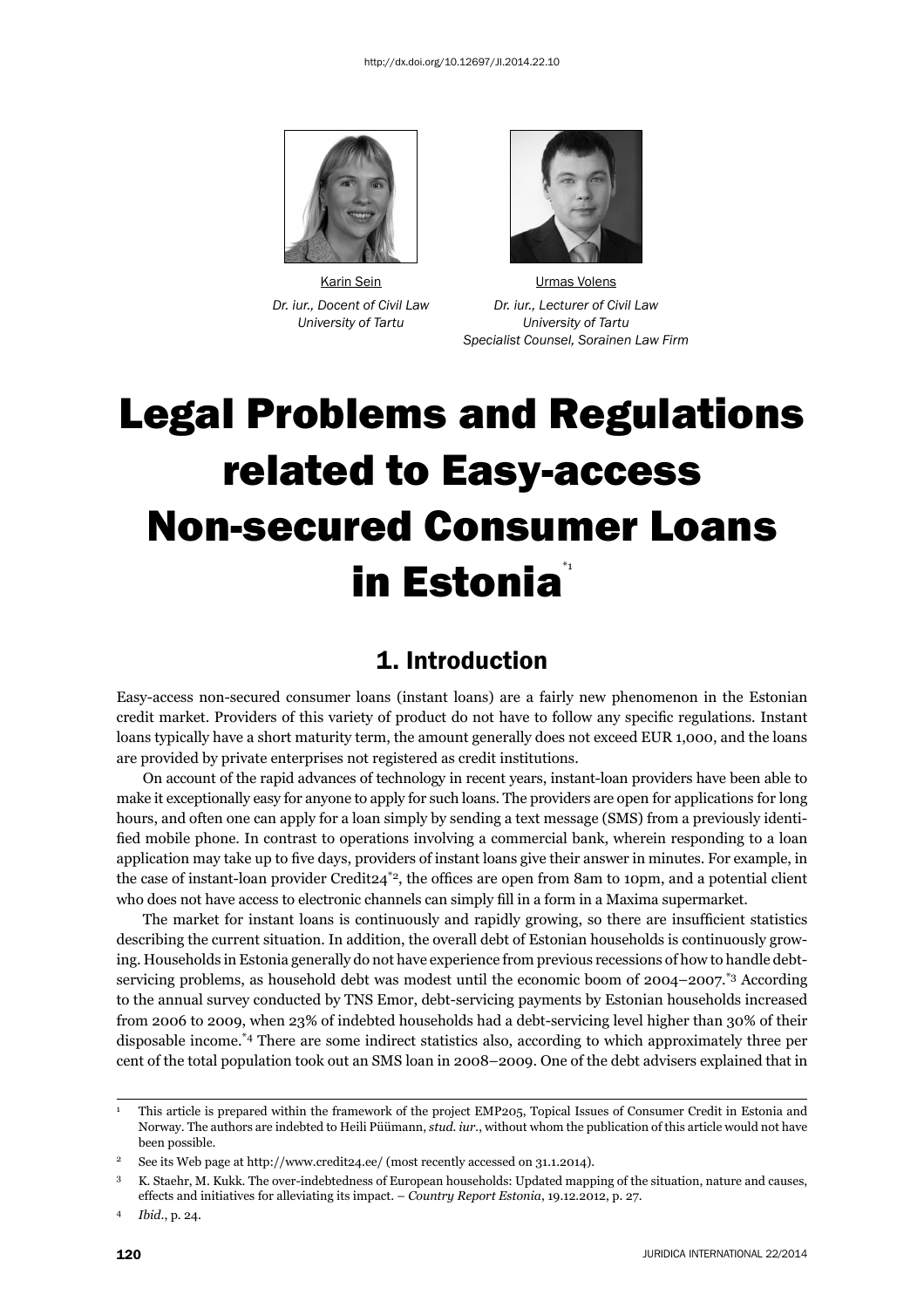2008–2009 roughly a third of the debt-counselling cases involved clients who had accumulated arrears on SMS loans.\*5 The Ministry of Finance, however, estimates that at least 100,000 residents (out of Estonia's population of 1.3 million) have obtained instant loans.\*6According to information from the register of 'payment disorders' supplied to the Ministry of Economic Affairs and Communications in October 2013, there are 34,047 individuals who have a payment disorder resulting from an instant loan or other consumer credit.\*7 It has been reported that the number of clients of instant-loan providers is continuously growing (mainly in the north-eastern part of Estonia and among the 25–30 and 55–60 age brackets).\*8

Regardless of the absence of precise statistical data, one can state that consumer over-indebtedness connected with instant loans is currently a very topical matter in Estonia.

This article analyses the current market situation involving instant loans in Estonia and social problems related to them. Firstly, the authors provide an overview of the legal issues that have not yet seen full harmonisation via the European consumer-credit legislation and that are specific to thisparticular type of credit product in Estonia. Furthermore, the article covers the market situation and estimates related to the credit products active in the market and possible numbers of creditors. Because there is no direct supervision of instant-loan providers, the authors are able to provide only unofficial and estimated figures characterising the problems. Then, the second part of the article provides a legal and institutional overview of the instant-loan market. The third and fourth parts describe the consumer-protection measures currently in force in Estonia and assess whether those measures have been functioning efficiently in practice. Finally, the ongoing discussions of further legislative measures are described and the associated legislative proposals evaluated.

# 2. The market situation and statistics

#### 2.1. Overview of the creditors and consumers

Instant-loan providers are not supervised by Estonia's Financial Supervision Authority (FSA). The FSA monitors only credit institutions—that is, entities whose main activities are to give out loans and to accept deposits.\*9 Since the instant-loan providers do not accept deposits, they are not regarded as credit institutions and hence are not subject to supervision by the FSA.

The providers of instant loans are regarded as private creditors, and there is no special supervision provided by law. They are subject only to the monitoring of the Estonian Consumer Protection Board (CPB). The CPB follows the Consumer Protection Act<sup>\*10</sup> (CPA), which, in general, regulates the provision of services or sale of products to customers. The CPB has only general supervisory power with respect to loan providers, and it does not have the right to intervene in the relationship between the parties to the loan contract. Therefore, eventually it is for the courts to decide whether a particular contract between a consumer and a lender is valid or not and whether the lender has the right to claim for payment of the related penalties, interest, and additional costs from the customer.

The problems related to instant loans became increasingly topical for the Estonian public in 2004– 2007, when there was a considerable upturn in the instant-loan-provision market. It is remarkable that over 2006–2007 the total marketing costs of SMS-loan providers were comparable to the total marketing costs of the commercial banks active in Estonia. The extensive promotion of instant loans stopped in 2008, once default on debts had started to increase amidst global financial crisis. The instant-loan market

10 Consumer Protection Act (Tarbijakaitseseadus). – RT I, 31.12.2013, 7 (in Estonian).

<sup>5</sup> *Ibid*., p. 26.

<sup>6</sup> Ministry of Economic Affairs and Communications (Majandus- jaKommunikatsiooniministeerium). Kiirlaenuturg − analüüs ja ettepanekud ['The instant-loan market − analysis and proposals'], p. 8. Available at http://www.mkm.ee/ public/kiirlanuturg\_analyys\_ja\_ettepanekud.pdf (most recently accessed on 24.4.2013) (in Estonian).

<sup>7</sup> Chancellery of the Riigikogu, department of law and analytics (Riigikogu kantselei õigus- ja analüüsiosakond). Kiirlaenud – olemus, probleemid ja reguleerimisvõimalused ['Fast loans – their nature, problems, and options for regulations']. – *Riigikogu kantselei õigus- ja analüüsiosakond*, 21.10.2013 (No. 21). Available at http://www.riigikogu.ee/doc.php?177395 (most recently accessed on 31.1.2014) (in Estonian).

<sup>8</sup> Kiirlaenuturg – analüüs ja ettepanekud (see Note 6), p. 8.

<sup>9</sup> Credit Institutions Act (Krediidiasutusteseadus). – RT I, 23.12.2013, 30 (in Estonian). According to §3 (1) of the Credit Institutions Act, a credit institution is a company the principal and permanent economic activity of which is to receive cash deposits and other repayable funds from the public and to grant loans for its own account and provide other financing.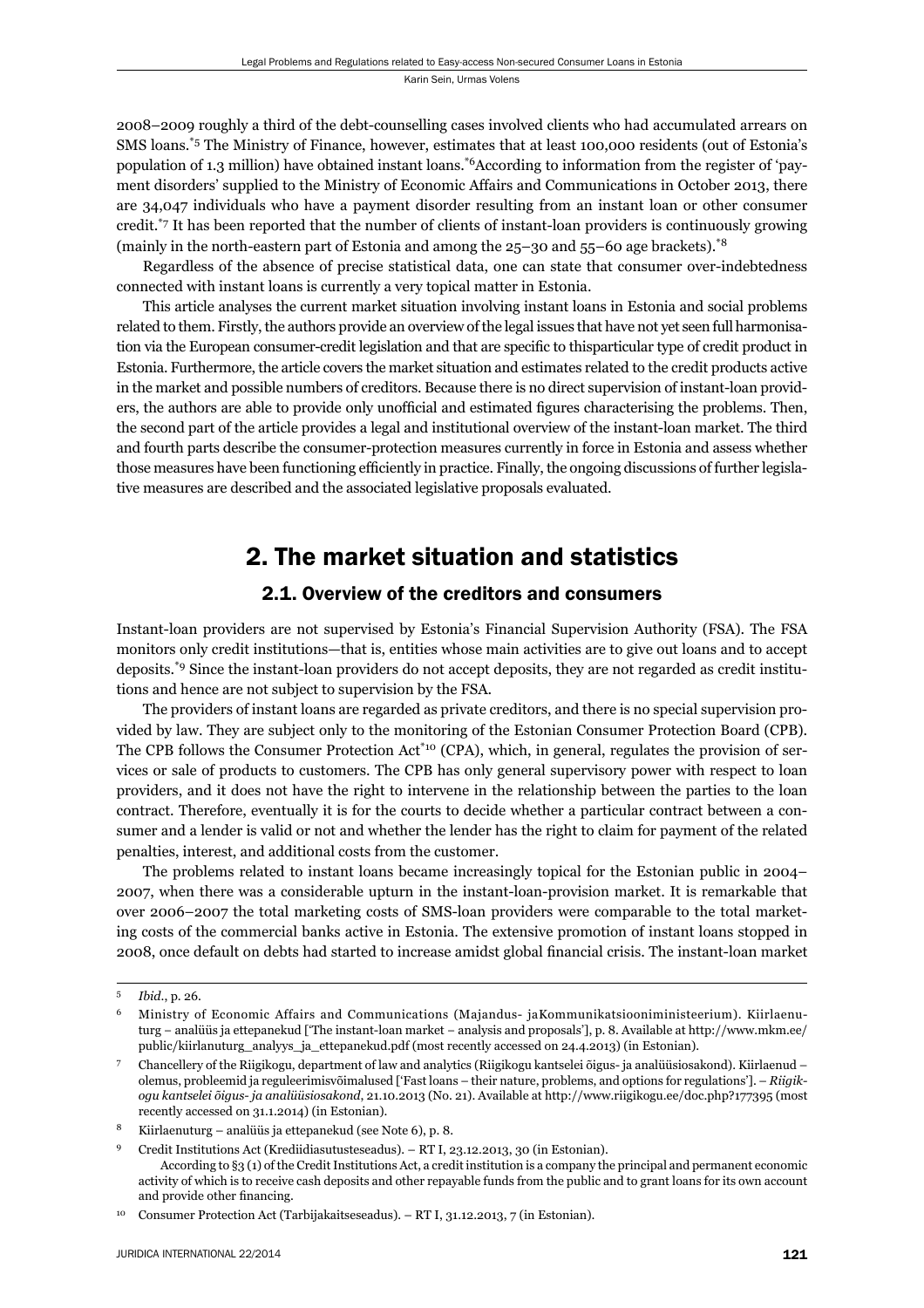resumed its expansion in 2012–2013. According to publicly available financial reports from the loan providers, the annual growth of the market has been as great as 50%.\*11 Working from data from the register of payment disorders, the Ministry of Economic Affairs and Communications assesses the size of the market to be approximately EUR 118 million per year and concludes also that the last two years have seen the size of that market increase by approximately 30% per year.\*12

Because there is neither a registration obligation nor official statistical information about the exact number of borrowers, it is only possible to provide some estimated values. The share of electronic retail lenders in the retail lending market as a whole is estimated at about 16%,<sup>\*13</sup> In the assessment of the Ministry of Finance, the number of loan providers is approximately 100, but almost 90% of the loans are provided by 30 companies\*14This leads one to conclude that the instant-loan market is heavily concentrated with a few major players. During the period 2010–2012, the six biggest instant loan providers were SMSLaen AS, Placet Group OÜ (SMS Money), Folkia AS Eestifiliaal (Monetti), MCM Finance Estonia OÜ (Credit24), Hüpoteeklaen OÜ, and MiniCredit AS. In that period, the highest net profit reported by an instant-loan company was EUR 1.5 million.\*15 Characteristic of the loan products of the leaders active in this market are high interest rates and a high annual percentage rate of charge (APRC); for example, for lending of EUR 300 to a regular customer of Yes Credit for one month, the APRC is 1355.19%. For lending of the same amount from Monetti for a month, the APRC is 791.61% and from SMS-Laen it is 544.64%. In comparison, the APRC for a 2,000-euro loan for four years from the bank SEB is approximately 18.54%.

The Ministry of Economic Affairs and Communications has conducted interviews with debt counsellors in order to create a profile of an average instant-loan client. Consumer-credit debt is a problem mostly for people who have a lower level of education; debtors with a higher education are a very rare phenomenon. The majority of the debtors are unemployed, beneficiaries of subsistence funding, or persons receiving pension due to incapacity for work. The main reasons for taking out an instant loan are need to cover subsistence expenses, need to buy necessities, and need to cover other debts. As an alarming trend the debt counsellors note many young people applying for instant loans while in an intoxicated state at parties.\*16

## 2.2. Products on the market

Instant-loan providers offer several distinct credit products: instant loans, SMS loans, loans for small sums, and other consumer loans. These other consumer loans too, such as those involving traditional credit cards, qualify as non-secured loans, but some of the requirements involved in application for those traditional products differ from those applicable for the other products mentioned. An 'instant loan' is characterised by its short duration and small amount. Often, an application for an instant loan can be submitted via the Internet.

An SMS loan is a type of instant loan that can be applied for through sending of a message by SMS to the provider.\*17 Until the beginning of 2008, instant-loan providers in Estonia were allowed to identify customers without direct contact with them (for example, through a bank link). Since concerns about malpractice were serious, the law was amended in early 2008<sup>\*18</sup>; under the regulations now in effect, the applicant has to be identified by the lender at least once in person<sup>\*19</sup>. This amendment to the law was a first step toward more responsible practices in electronic retail lending. After its adoption, most lenders implemented some changes of procedure, usually arranging things such that the first-time identification is done either in the

<sup>11</sup> M. Kukk. What do we know about SMS loans / fast loans in Estonia? Tallinn University of Technology, 17.9.2013.

<sup>12</sup> Kiirlaenuturg – analüüs ja ettepanekud (see Note 6), p. 3.

<sup>13</sup> *Ibid*., p. 7.

<sup>14</sup> *Ibid*.

<sup>15</sup> *Ibid*., p. 5.

<sup>16</sup> *Ibid*., pp. 13–14.

<sup>17</sup> See further discussion of these modern credit products in K. Saare *et al*. Protection of consumer rights in SMS loan agreements. – *European Review of Private Law*, 2010/18, pp. 129–131.

<sup>18</sup> I. Ulst. *Balancing the Rights of Consumers and Service Providers in Electronic Retail Lending in Estonia*. Tartu Ülikooli Kirjastus 2011, p. 21.

<sup>19</sup> The Money Laundering and Terrorist Financing Prevention Act (Rahapesu ja terrorismi rahastamise tõkestamise seadus). – RT I, 8.5.2012, 5 (in Estonian).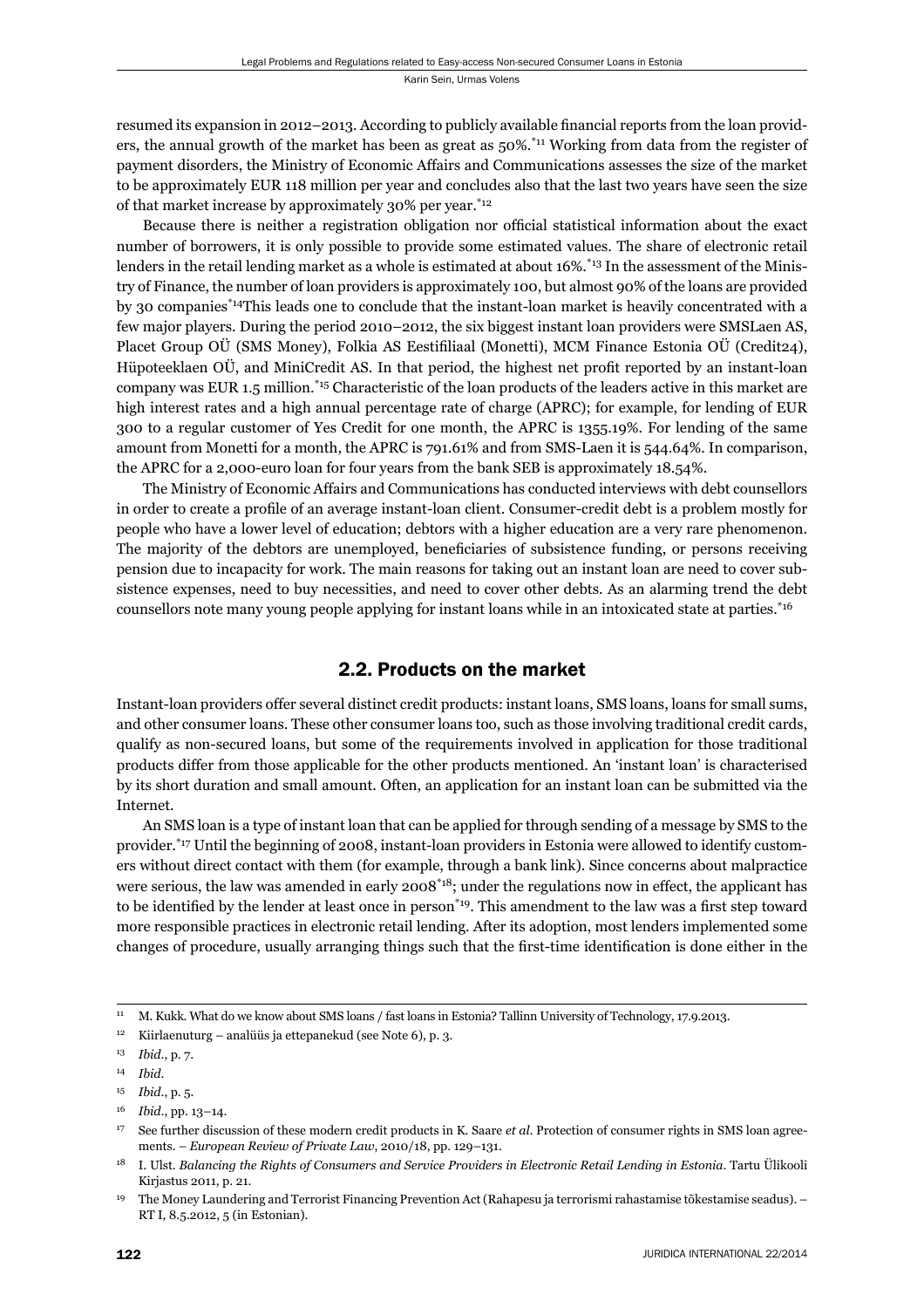office of the lender or by means of a courier service.<sup>\*20</sup> The government has now recommenced discussion regarding possible additional amendments to the regulations, and various analyses are being carried out by individual ministries.

Several instant-loan providers offer some unusual kinds of credit products, such as a loan that a person can be granted in cash. Getting the amount in cash has two 'advantages'. Firstly, if the creditor pays out the loan in cash, there will be no record of it on the consumer's bank statement. That element is very important with regard to confidentiality. Under the usual bank practices<sup>\*21</sup> in Estonia, it is difficult for a person to get credit from a commercial bank if having taken out an instant loan. Before the 'loan in cash' product appeared on the market, some consumers were hesitant to obtain an instant loan because they were aware of the problems that could occur in the future upon application for a loan from a bank. In contrast, there were no problems related to signing the 'loan in cash' contract: the product offers full confidentiality and allows clients to get an instant loan 'without consequences'. Secondly, a loan of this type can be taken out even by a person whose bank account has been seized by the bailiff, with all the payments to that account being applied directly for repayment of previous debts. If the loan is paid out in cash, the person receives it regardless of bank-account status.

On account of the number of instant-loan providers in Estonia, a Web site<sup>\*22</sup> has been developed in a commercial initiative to allow clients to obtain a better overview of the various creditors. That site offers a possibility to get acquainted with all possible creditors and the loan products on the market. The Web site also gives potential clients an opportunity to submit requests to all of the creditors and compare the offers before choosing one. On one hand, this gives potential clients the opportunity to get a comprehensive overview of all possible products and to find the best offer; on the other hand, Web sites of this sort are another way for instant-loan providers to advertise their products and promote the understanding that credit is easily available.

# 3. Legal and institutional overview

## 3.1. Legal overview

The framework regulation that is binding for consumer credit can be divided into administrative measures and contractual measures. Supervision of administrative measures is exercised by the CPB and, in cases of disagreement, by administrative courts. The contractual measures can be implemented by the parties through actions in civil courts.

The administrative measures are regulated mainly by the Consumer Protection Act (CPA) and the Advertising Act (AA).<sup>\*23</sup> The CPA regulates the offering, sale, and marketing of goods or services to consumers by traders; specifies the rights of consumers as purchasers or users of goods or services in general; and provides for the organisation and supervision of consumer protection and liability for violations. The aim with the AA is to restrict the advertising activity of the creditors and reduce the likelihood of the loan providers creating an illusion of easy money. If consumer credit is granted by a credit institution, the provisions of the Credit Institutions Act (CIA) too are binding for the relevant creditor.

The contractual aspects of credit transactions are regulated by the Law of Obligations Act  $(LOA)^{*24}$ , among them the norms implementing the EU Consumer Credit Directive  $(CCD)^*^{25}$ . The unconscionability doctrine under which usurious credit contracts are restricted can be found in the General Part of the Civil Code Act (GPCCA)<sup>\*26</sup>. The procedural aspects of enforcing the claims arising from consumer-credit contracts are to a great extent set forth in the Civil Procedure Code (CPC).<sup>\*27</sup> It must be stressed that the order-for-

<sup>20</sup> I. Ulst (see Note 18), p. 21.

<sup>21</sup> For example, leading banks in Estonia SEB and Swedbank.

<sup>&</sup>lt;sup>22</sup> See http://www.parimintress.ee/ or http://www.heaintress.ee/ (most recently accessed on 26.2.1014).

<sup>23</sup> Advertising Act (Reklaamiseadus). – RT I, 11.6.2013, 6 (in Estonian).

Law of Obligations Act (Võlaõigusseadus). – RT I, 8.7.2011, 21 (in Estonian).

<sup>&</sup>lt;sup>25</sup> Directive 2008/48/EC of the European Parliament and of the Council of 23 April 2008 on credit agreements for consumers and repealing Council Directive 87/102/EEC, OJ L 133/66, 22.5.2008.

<sup>26</sup> General Part of the Civil Code Act (Tsiviilseadustiku üldosa seadus). – RT I, 6.12.2010, 12 (in Estonian).

<sup>27</sup> Civil Procedure Code (Tsiviilkohtumenetluse seadustik). – RT I, 22.3.2013, 16 (in Estonian).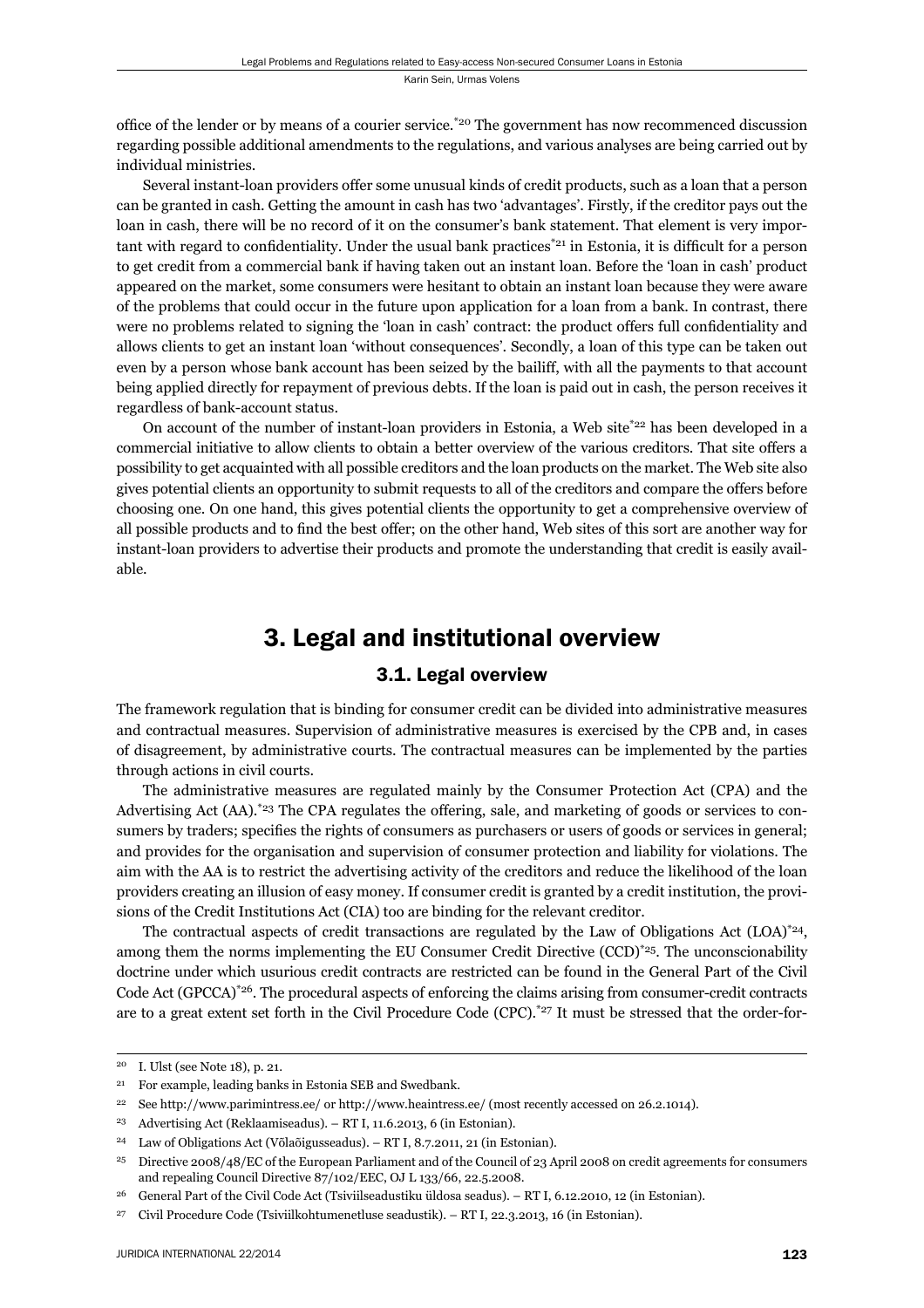payment procedure is used extensively by creditors\*28. It is common practice for instant-loan providers to use this procedure for asserting their claims against consumers: according to the statistics of the Ministry of Economic Affairs andCommunications, 80% of all claims related to instant loans are asserted via the orderfor-payment procedure.\*29 It is a faster and less expensive procedure for the claimant than others, as it is implemented without court hearings. Notification about the claim and a debt-repayment proposal are sent to the debtor by post. If the debtor does not respond, the court decides on the debt-enforcement measures to be applied, without the debtor's involvement. The amounts that are claimed in court can substantially exceed that of the initial loan.

A third group of relevant regulations come into play, to do with the results of consumer over-indebtedness. In the event of insolvency of a private person or a household, there is a possibility for bankruptcy proceedings or restructuring of debts. In 2011, the Debt Restructuring and Debt Protection Act (DRDPA)\*30 entered into force, with the intent being to offer alternatives to bankruptcy for indebted individuals. The DRDPA stipulates that natural persons can turn to the courts to apply for restructuring of personal debts for purposes of overcoming the solvency problems and avoiding bankruptcy. The debtor has to provide a sustainable debt-restructuring plan demonstrating ability to pay at least some of the debt due. The debtor has to cover all the associated costs, including the court fees and the costs of the advisory service. The aim with the DRDPA was to offer natural persons with temporary payment issues a possibility to restructure the debt and to help them through solvency problems\*31; however, in practice, the protection provided by the DRDPA seems not to be sufficient. According to the statistics of the Ministry of Justice, from April 2009 to November 2013 only 102 restructuring applications were filed with the courts, 92 of which have proceeded to processing. Of the applications processed, only seven were fully or partially approved by the court.<sup>\*32</sup>

The Bankruptcy Act\*33 (BA), from 2004, provides a possibility for natural person to commence bankruptcy proceedings and eventually be released from the debts.\*34 In general, the rules of bankruptcy proceedings for a natural person are similar to those applicable to the equivalent proceedings for legal persons\*35, with the main difference being that for natural persons the law provides for debt-release procedure. At the request of a debtor, the court can decide on the release of said debtor from his or her obligations that were not performed during the bankruptcy proceedings by a ruling five years after commencement of proceedings for the release of the debtor from his or her obligations (see §175 (1) of the BA). Taking into account the circumstances the court may release a debtor who has been performing his or her obligations duly from his or her obligations of even earlier but not before three years have passed from commencement of the proceedings (again, see  $\S 175$  (1)<sup>1</sup> of the BA).

## 3.2. Institutional overview

Since instant-loan providers are not credit institutions, their business practices are neither standardised nor regulated as those of credit institutions are. They are not obliged to disclose any specific information describing their activities to a supervisor, and they are bound only by general business regulations.

The majority of the instant-loan providers do not fall under the jurisdiction of the FSA. Therefore, the only relevant supervisory authority is the CPB, under whose jurisdiction falls supervision of the fulfilment of the CPA and the AA. According to the AA, the CPB has the right to supervise the compliance of

<sup>28</sup> Section 481 *et seq*. of the Civil Procedure Code. The procedure is similar to the order-for-payment procedure under Regulation (EC) No 1896/2006 of the European Parliament and of the Council creating a European order for payment procedure. OJ L 399, 30.12.2006, pp. 1–32.

<sup>29</sup> Kiirlaenuturg- analüüs ja ettepanekud (see Note 6), p. 13.

<sup>30</sup> Debt Restructuring and Debt Protection Act (Võlgade ümberkujundamise ja võlakaitse seadus). – RT I, 6.12.2010, 1 (in Estonian).

<sup>&</sup>lt;sup>31</sup> Võlgade ümberkujundamise ja võlakaitse seaduse eelnõu seletuskiri ['Explanatory memorandum on the Debt Restructuring and Debt Protection Act]. Available at http://www.riigikogu.ee/?page=eelnou&op=ems2&emshelp=true&eid=100409 5&u=20140130162250 (most recently accessed on 31.1.2014) (in Estonian).

<sup>32</sup> Statistics provided by the Ministry of Justice that are related to implementing of the Debt Restructuring and Debt Protection Act. Statistics as of 2013 (the above-mentioned statistics are in the possession of the authors).

<sup>33</sup> Bankruptcy Act (Pankrotiseadus). – RT I, 23.12.2013, 54 (in Estonian).

<sup>34</sup> Chapter 11 of the BA.

<sup>35</sup> M. Varusk. Füüsilise isiku pankrotimenetlus ['Bankruptcy proceedings for natural persons']. Available at http://www.just. ee/49515 31.01.2014 (most recently accessed on 26.2.2014) (in Estonian).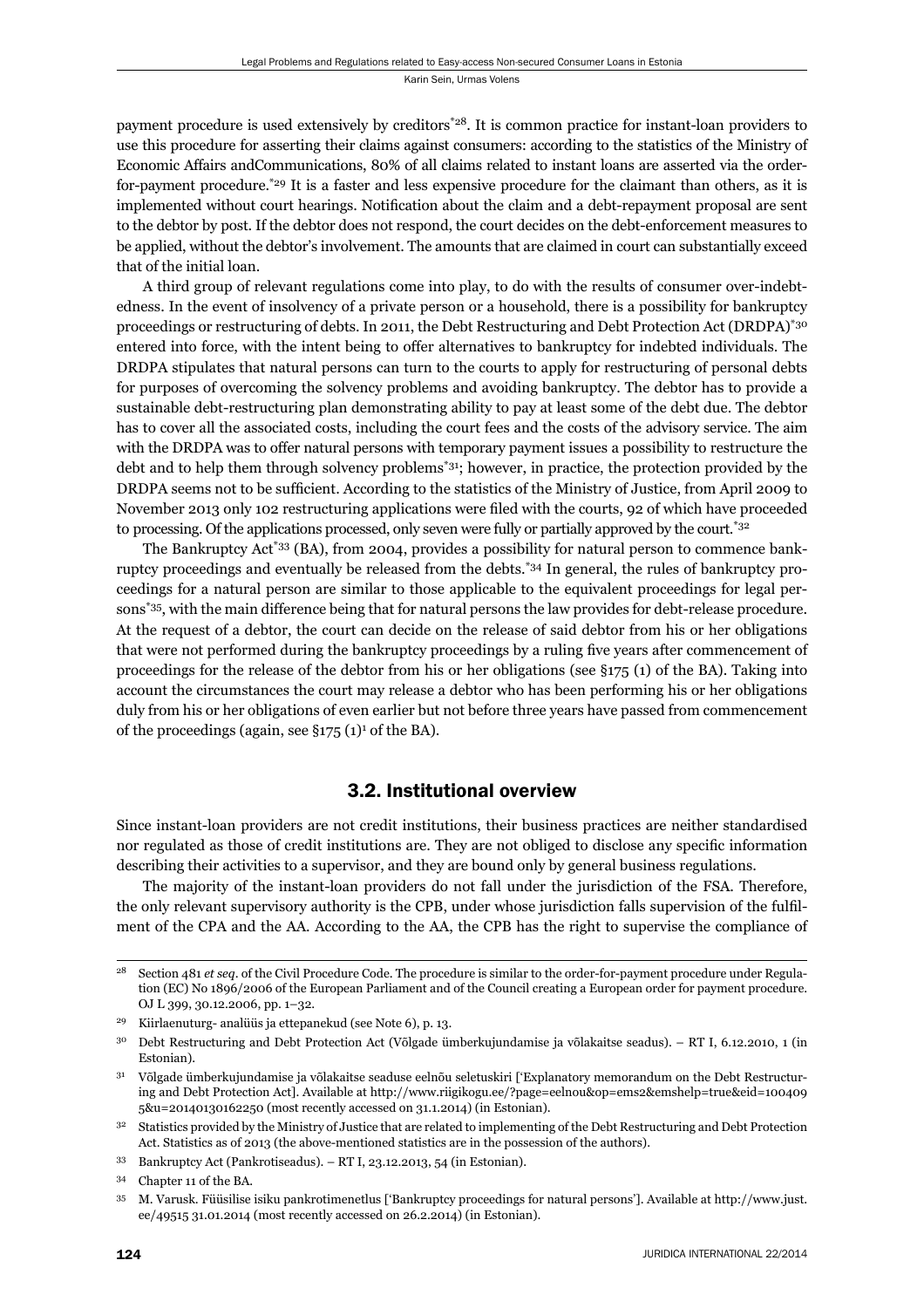advertising with the requirements specified by law. In its supervision, the CPB has the right to check the compliance of advertising with the requirements set by the law (see  $\S 31 (1) 1$ ) of the AA), issue oral warnings to the person who commissioned certain advertising and the advertiser or the producer of the advertisement in question, and draw said persons' attention to any failure to comply with the requirements of the AA  $(see §31 (1) 5) of the AA).$ 

The CPB is also entitled to issue guidelines of an advisory nature—i.e., non-binding recommendations. In 2012, the CPB issued advisory guidelines for consumer-credit providers,\*36 in which it explained the obligations of responsible lending and laid down some rules for implementation of the reasonable lending principle.

# 4. Measures

## 4.1. Administrative measures

#### 4.1.1. Licensing

There are currently no licensing measures or regulations in place for instant-loan providers under Estonian law, as the licensing system and supervision by the FSA are applicable only to credit institutions. However, during recent discussions the question has been raised of whether imposing licensing requirement could have a positive influence on the instant-credit market. Even the Supreme Court has stressed that the legislator should introduce more stringent administrative control requirements for the consumer-credit providers\*37 and currently the Ministry of Finance is working on a legal proposal introducing licensing requirements also to creditors other than banks.

Indeed, if instant-loan providers were obliged to have a licence, it would be possible to exercise more efficient supervision of them. This would aid in getting a better overview of the situation with instant-loan providers and statistics on them. Licensing measures could also offer the possibility to establish minimum requirements for operation (e.g., a minimum threshold for equity capital and requirements for members of the management board). Last but not least, the possibility of losing the licence would motivate the creditors to comply with the requirements for responsible lending practices.

#### 4.1.2. Marketing restrictions

Estonian law sets some specific restrictions on advertising of financial services and some general requirements for marketing that also have an impact on the instant-loan market. In 2013, the legislator introduced additional provisions to the AA on advertising of financial services. One of the major problems connected with instant loans (and non-secured consumer credit in general) is that in their advertisements creditors create an illusion that lending is extremely easy and will even resolve personal financial problems.<sup>\*38</sup> Recently, one of the most common commercial practices among many instant-loan creditors has been marketing the first loan as 'free': if taking out a loan under certain conditions (amount limits and conditions as to the time period), the consumer is obliged to repay only the principal amount of the loan later. The main purpose of that kind of practice is to attract new clients and to create a positive experience of the service.

The advertising restrictions—both general ones and those specific to financial services—are regulated in the AA. Under a general principle of the AA, advertising that in any way misleads or is likely to mislead the persons to whom it is directed or whom it reaches and that, by reason of its misleading nature, is likely to affect their economic behaviour or that, for those reasons, injures or is likely to injure a competitor of the person placing the advertising is prohibited. In accordance with the AA, therefore, an advertisement that

<sup>36</sup> Tarbijakaitseamet (Consumer Protection Board). Juhend tarbijakrediidi pakkujatele ja vahendajatele ['Advisory guidelines for consumer-credit providers and retailers'], 22.11.2012 Available at http://www.tarbijakaitseamet.ee/sites/default/files/ failid/dokumendid/juhend\_krediidiandjatele\_vastutustundlik\_laenamine\_.pdf (most recently accessed on 30.1.2014) (in Estonian).

<sup>37</sup> CCSCd 5.3.2014, 3-2-1-186-13, paragraph 25 (in Estonian).

<sup>38</sup> For example, the advertisement from the Web page http://www.parimintress.ee/ 'After a long postponement of visiting the dentist, I decided to borrow the absent money and finally got my teeth repaired. Thanks to the Web site parimintress.ee, I found a very favourable loan, and I am truly grateful to them for that'.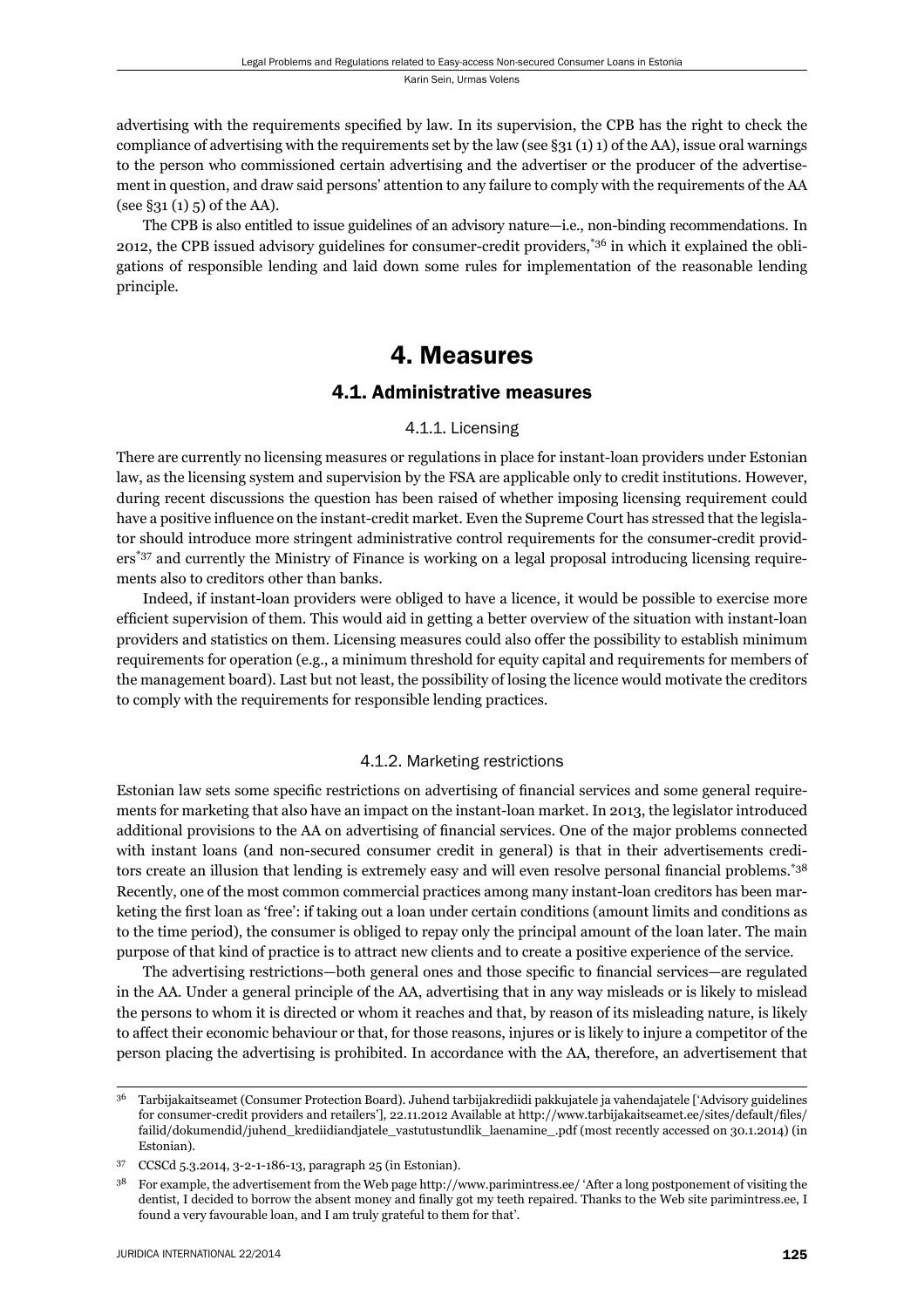creates an impression that the non-secure easy-access loan is an easy solution for financial problems and has no serious consequences is prohibited.

In May 2013, an amendment was made to §29 (1) of the AA such that the rules on advertising by credit institutions are now extended to non-secured easy-access loan creditors. According to §29 (2) of the AA, an advertisement of financial services must include an invitation to examine the terms and conditions of the financial services and to consult an expert, if necessary. Any advertisement in which consumer credit is offered or the arrangement of consumer-credit contracts is offered must indicate the annual percentage rate of charge by way of a representative example (under §29 (3) of the AA). Further, an advertisement offering credit to a consumer has to be responsible, and the advertiser is not allowed to create an illusion that taking out consumer credit is risk-free and an easy solution to financial problems. Any advertisement in which consumer credit is offered or the arrangement of consumer-credit contracts is offered has to be responsible and balanced, and it may not suggest that consumer credit is a risk-free and simple opportunity to solve financial problems or induce consumers to ill-advised borrowing (see  $\S 29$  (7) of the AA). The information shall be presented in such a typeface and font size as, given ordinary attention, make it noticeable, understandable, and clearly distinguishable from other information.

According to the explanatory memorandum on the above-mentioned amendments to the AA, their goal is to prevent financial services from being advertised in a way that leads the consumer to take out credit unwisely.\*39 Responsible and balanced advertising also means that information about possibilities and purposes of using the loan should not overshadow the information on the obligations and responsibilities that follow from using the consumer credit.

In a general requirement under the CPA, unfair and misleading commercial practices are prohibited (see §12, items 2 and 3 of the CPA). An unfair commercial practice is a practice that is contrary to good commercial usage. A commercial practice is misleading if it employs false information or if presentation of factually correct information deceives or is likely to deceive the average consumer and, in consequence of it, the average consumer makes a transaction decision that he or she would not have made otherwise or is likely to do so. So far, there is no Supreme Court case law related to misleading or unfair commercial practices in relation to credit transactions.

The CPB has the right to issue, within the limits of its competence, advisory guidelines on compliance with the requirements arising from legislation for consumer protection. In 2013, the CPB exercised this right and issued guidelines for application of the financial-service advertisement requirements that were designed to specify the definition of advertisement and financial services. For example, in a situation wherein the client has not asked for an offer of financial services, a 'personal offer' is to be considered an advertisement.\*40 Another aim with the guidelines is to specify the law's restrictions on the advertisement of financial services<sup> $*41$ </sup>, such as the obligation to publish a representative example. The service provider, when preparing a representative example through application of its best professional skills on the basis of the statistics and/or practice of the company, is responsible for classification of credit contracts and the authenticity of the data used.\*42

According to the statistics provided by the CPB, that board has conducted 54 sets of proceedings in 2011 related to advertisement of financial services. Violation of the law has been asserted 24 times. In 2010, the board carried out 38 sets of proceedings related to advertisement of financial services and violations were asserted in 17 cases.\*43

One can conclude that restrictions related to advertisements are relatively efficient measures against the illusion of 'easy money'. It is more doubtful, however, whether the obligatory information in

<sup>39</sup> Võlaõigusseaduse ja reklaamiseaduse muutmise seletuskiri ['Explanatory memorandum on the Act Amending the Law of Obligations Act and Advertising Act]. Available at http://www.riigikogu.ee/?op=ems&page=eelnou&eid=7df3d370-3b77-4c0bbe6b-c73fffd0242b& (most recently accessed on 18.1.2014) (in Estonian).

<sup>40</sup> Tarbijakaitseamet (Consumer Protection Board). Guidelines for compliance with the requirements arising from legislation for consumer protection, 12.9.2013. Available at http://www.tarbijakaitseamet.ee/sites/default/files/failid/dokumendid/ guidelines\_for\_application\_of\_the\_financial\_service\_advertisement\_requirements-enters\_into\_force\_01\_12\_2013.pdf (most recently accessed on 4.6.2014), p. 5.

<sup>41</sup> *Ibid*., p. 6.

<sup>42</sup> *Ibid*., p. 8.

<sup>43</sup> Tarbijakaitseamet (Consumer Protection Board). *Tarbijakaitseameti aastaraamat 2012* ['Yearbook of the Consumer Protection Board 2012']. Available at http://www.tarbijakaitseamet.ee/en/node/304 (most recently accessed on 30.1.2014) (in Estonian).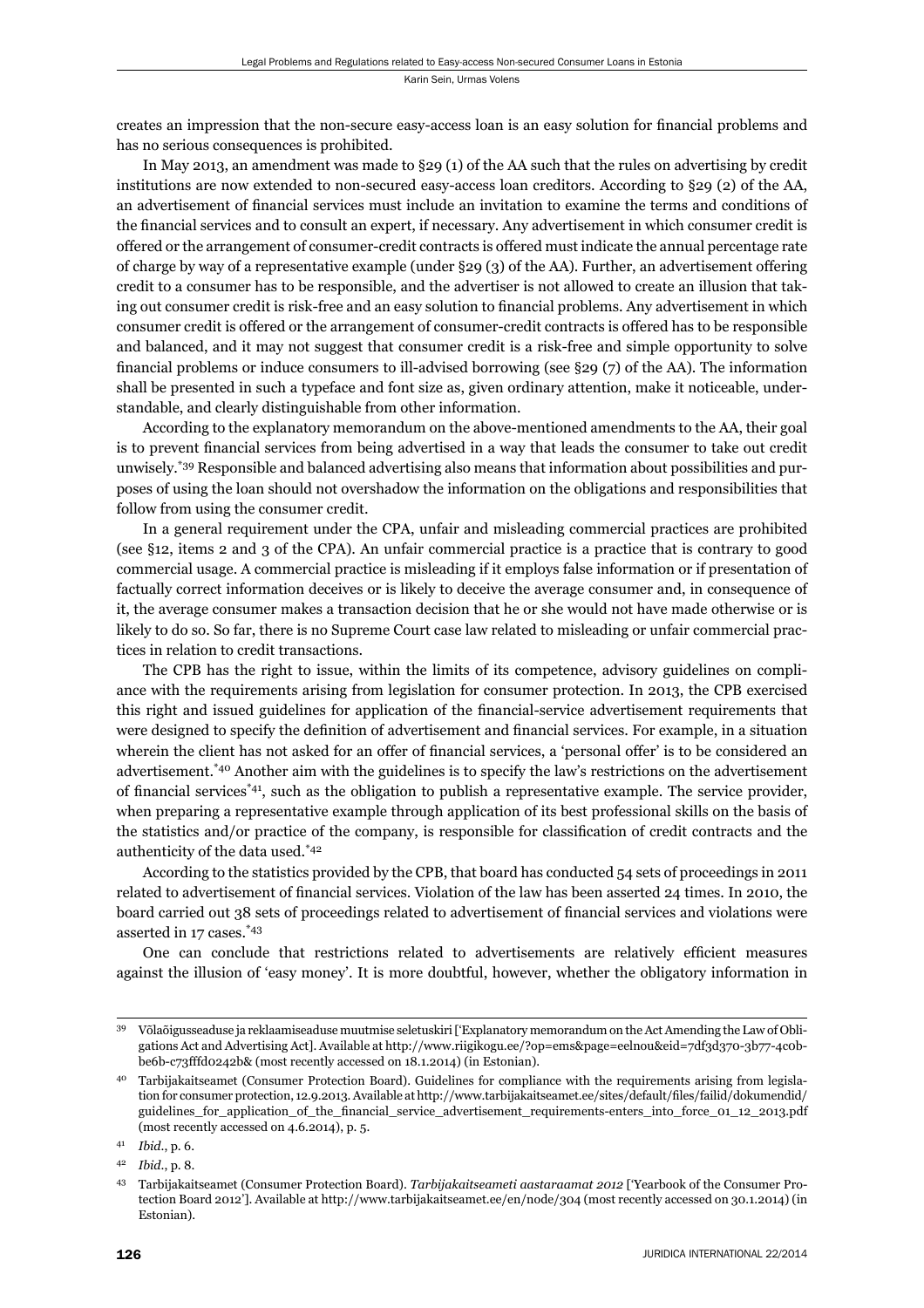a financial-service advertisement really is able to ensure that an average reasonable person actually can understand the possible risks of an instant-loan contract. Recently during the political debate the question has been raised whether to ban the advertising of consumer loans in TV and radio all in all but the debate is still ongoing.

#### 4.1.3. The system of debt-counselling

Debt-counselling as a public social service is not generally available in Estonia. However, there are three types of debt-counselling systems.

On the Web page created by the FSA, there is an interactive 'debt-counselling' application that helps a debtor to analyse his or her situation.\*44 The problem with Internet counselling is that it is not direct, it does not take into account the person's actual situation, and many people may not have access to the Internet.

The second category of debt-counselling involves NGOs offering counselling services on their own initiative and on their own conditions. There is no state supervision of these organisations, and the network of institutions is developed arbitrarily.

In a very limited extent, there are also debt-counselling services offered by the state and by the local governments. The Estonian Unemployment Insurance Fund offers personal counselling for unemployed persons with the purpose of helping the unemployed back to the labour market.\*45 One part of their personal counselling encompasses debt-counselling if necessary. In order to obtain such debt-counselling, the person has to be unemployed. In a one-time programme, the Ministry of Social Affairs also has carried out debt-counselling for persons who are not recorded as unemployed, but such programmes are rather exceptional.

Some local governments too provide debt-counselling as a part of their social services. One of the most successful of these is the local government of Tallinn, which has created the Tallinn Social Work Centre, whose services include debt-counselling. The service is aimed at individuals who have their registered domicile in Tallinn, and the counselling is offered free of charge. Since 2008, the Social Work Centre has been offering debt-counselling also to persons who are not residents of Tallinn, but in those cases the fee for the service is 19 EUR.\*46 If the debtor is directed to the Tallinn Social Work Centre by some other local government, the cost might be covered by that local government.

In conclusion one can state that debt-counselling service is not available as a general social service in Estonia. Therefore, the system of debt-counselling is not harmonised and is case-specific. The most accessible route to help is to use interactive debt-counselling Web sites. The indebted person also has the opportunity to utilise the help of NGOs, but there is no actual public supervision of these institutions. Debtcounselling organised by the state or local government is not systematic.

#### 4.1.4. The credit register

Only a privately held negative credit register exists in Estonia. The register is maintained by a public limited company, AS Krediidiinfo, as one of its publicly available business services (the register of payment disorders). Under Estonian law, apart from general data-protection rules\*47, there is no special regulation on dissemination of debtors' data.

The register of payment disorders was created back in 2001 as a co-operation project of commercial banks in Estonia with the aim of offering creditors the possibility to make reasonable and appropriate credit decisions and also to help creditors to apply the reasonable lending principle. The register contains data of both natural persons and legal persons. The data are obtained from the users of the register or from other creditors. Information about when and on what grounds the debt arose, when the obligation ended, and the approximate amount of the debt is held in the register.

<sup>44</sup> Võlanõustaja ['Debt counsellor'].Available at http://volanoustamine.minuraha.ee/files/v6lan6ustamine.pdf (most recently accessed on 31.1.2014) (in Estonian).

Tööturuteenused ja toetused ['Labour market services and benefits']. Available at http://www.sm.ee/tegevus/too-ja-toimetulek/tooturuteenused-ja-toetused.html (most recently accessed on 31.1.2014) (in Estonian).

<sup>46</sup> The Tallinn Social Work Centre on the Internet: http://www.swcenter.ee/ (most recently accessed on 18.1.2014) (in Estonian).

<sup>47</sup> Personal Data Protection Act (Isikuandmete kaitse seadus). – RT I, 30.12.2010, 11 (in Estonian).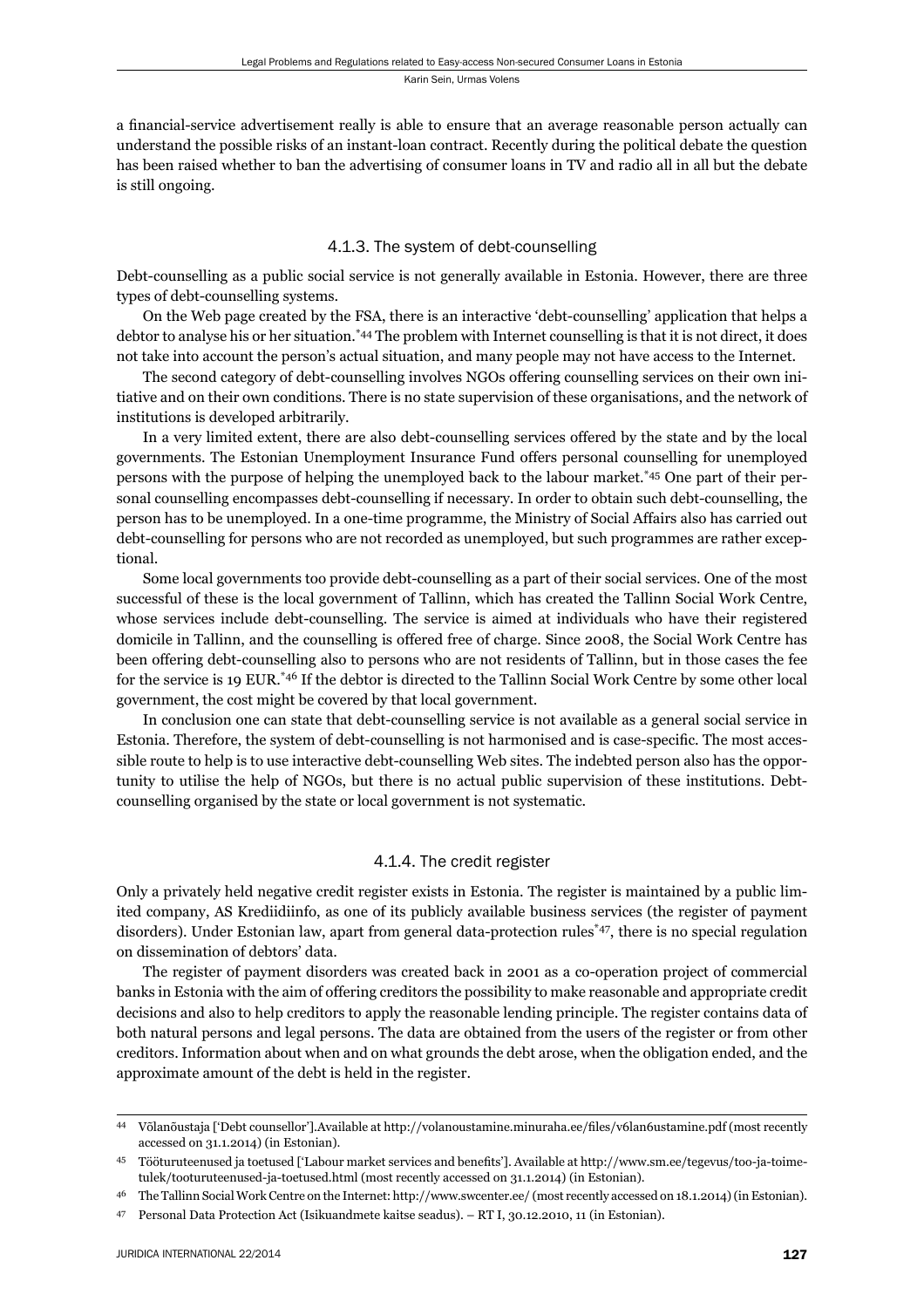A payment disorder is entered in the public register when debt has arisen from breach of contract and not been settled within 45 days. The amount of the debt has to be at least EUR 30, inclusive of interest and the penalty for late payment. If a person has many separate debts, the register shows the balance of the debts. The balance of a debt is updated in line with the actual amount of debt. An active payment disorder will be removed from the register when all obligations that have arisen in relation to the contract are fulfilled, but information about previous debts entered in the register remains there after the debt is paid. The information on previous payment disorders remains available for seven years in cases of legal persons and three years for natural persons.\*48 Exceptionally, the payment disorders of natural persons that are entered in the register by banks will, according to the internal rules of the register, be available for five years.<sup>\*49</sup> Inserting data in the Krediidiinfo database presumes that the creditor has a contract with AS Krediidiinfo and that the contract that is the basis for the debt allows the lender to forward the data to the register of payment disorders. The consumer's consent is usually obtained via the standard terms. The information about legal persons is publicly available for everyone, but obtaining access to the information about private persons requires one to have a legitimate interest.\*50

There has been some discussion about the need for creating a positive credit register—i.e., a register that would include all the credit information, total income of private persons, and obligations that are officially registered. It is argued that a positive credit register would offer a possibility to focus on actual creditworthiness and its sustainability by the applicant.\*51 The greatest impact of use of a positive credit register would probably be a decrease in the credit risk for creditors. It would also aid in implementation of the principle of responsible lending. It is suggested that a positive credit register would help to decrease the amount of unpaid loans: surveys by the World Bank Group and comparison of Estonia with other countries suggest that a positive credit register could decrease unpaid loans by 50% and consumer loans' interest by about 30%.\*52 On the other hand, creation of a positive register raises privacy concerns, and there has not yet been a political decision on this issue

#### 4.1.5. The principle of responsible lending

The principle of responsible lending and the obligations arising therefrom are mostly a result of implementation of the Consumer Credit Directive, although for credit institutions an obligation to assess a prospective borrower's creditworthiness was introduced back in 2007 in §83 (3) of the CIA. The main obligations related to the responsible lending principle are provided by the LOA and AA. The principle of responsible lending is not defined in Estonian law but can be described in terms of the various obligations of the creditor in the pre-contractual phase. The main obligations related to responsible lending are the obligation to acquire information that gives the creditor the possibility of assessing the creditworthiness of the customer, judge creditworthiness, and give the consumer sufficient information to enable him or her to assess whether the proposed consumer-credit contract corresponds to his or her needs and financial situation (under  $\S 403^2$  (1) of the LOA). The burden of proof of compliance with those obligations lies with the creditor (see  $\S 403^2$  (7) of the LOA).

In assessment of the creditworthiness of a consumer, the creditor should adhere to due diligence and take into consideration all the circumstances known to the creditor that may have an impact on the consumer's ability to repay the credit under the terms and conditions agreed upon in the contract, including the consumer's financial situation, regular income, other financial obligations, performance of earlier payment obligations, and the impact of a potential increase in the financial obligations arising from the consumercredit contract, by means of determining the extent of the required assessment operations in light of the

<sup>48</sup> *Ibid*., §6 (11).

<sup>49</sup> Eraisiku maksehäirete sisestamine ['Recording of the payment disorders of private persons']. Available at http://www. krediidiinfo.ee/index.php?m=365 (most recently accessed on 25.2.2014) (in Estonian).

<sup>50</sup> Eraisiku maksehäirete vaatamine ['Examining the payment disorders of private persons']. Available at http://www.krediidiinfo.ee/index.php?m=301 (most recently accessed on 25.2.2014) (in Estonian).

<sup>51</sup> K. Saar. Positiivne krediidiregister teeb laenud odavamaks ['The positive credit register decreases the cost of credit']. − Äripäev, 15.10.2013. Available at http://www.aripaev.ee/?PublicationId=31503ED6-39D4-4163-9D98-74AA1E3959CE&p aperarticleid=BBA4330D-3E54-433F-A3A9-2C0FCE5350AF (most recently accessed on 25.2.2014) (in Estonian).

<sup>52</sup> *Ibid*. See also: Krediidiinfo. Eraisikute krediidiregistri võimalikkusest Eestis ['On the possibility of a credit register for private persons'], 12.11.2012. Available at http://blog.krediidiinfo.ee/2012/11/eraisikute-krediidiregistri-voimalikkusest-eestis/ (most recently accessed on 25.2.2014) (in Estonian).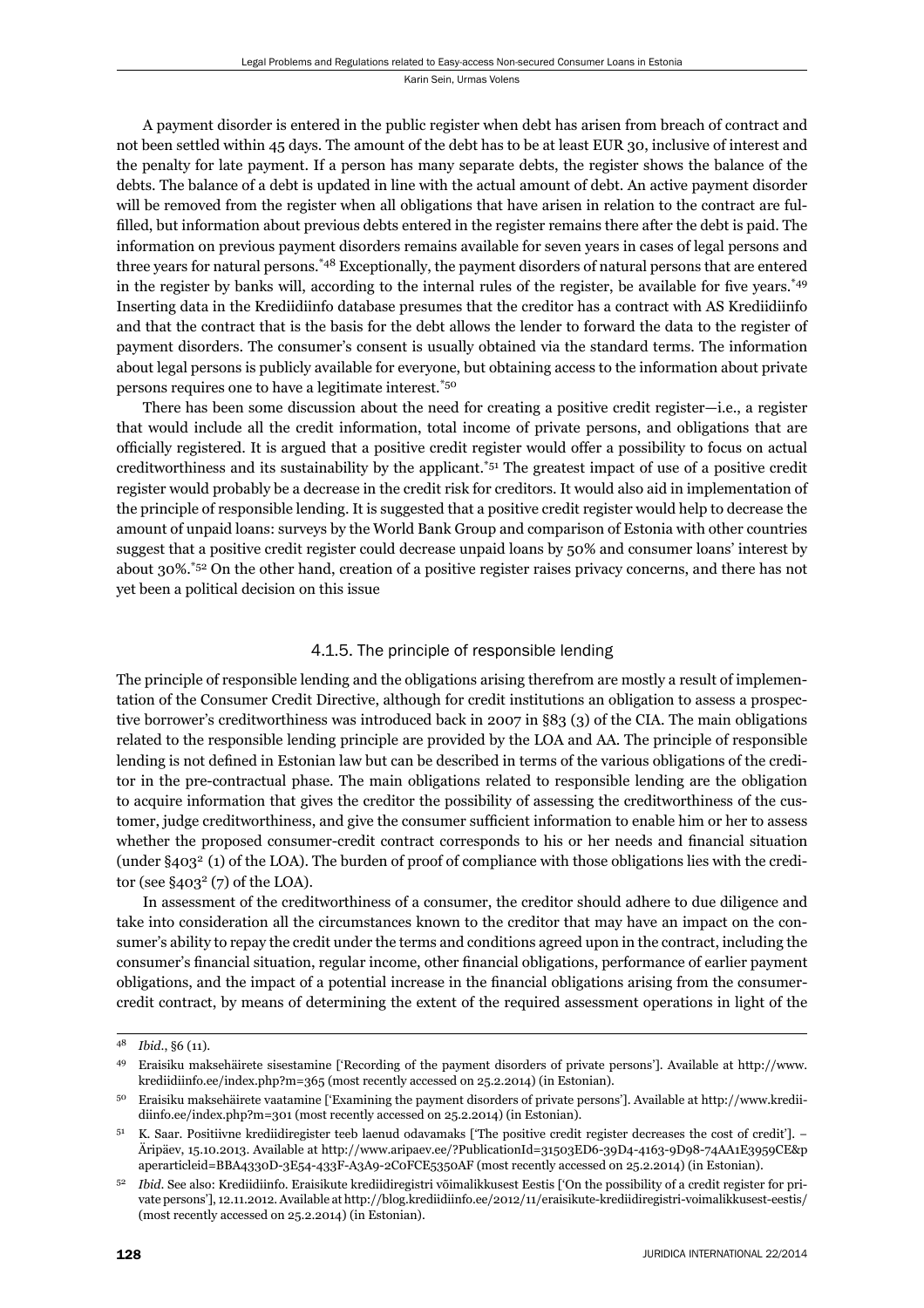terms and conditions of the consumer-credit contract, the consumer data available, and the amount of the financial commitment undertaken (see  $\S 403^2$  (2) of the LOA).

Both the FSA and the CPB have issued guidelines on implementation of the responsible lending principle. According to the guidelines of the FSA, the credit institution should assess whether the customer would be able to repay the loan from his or her income/salary and whether the customer's income will be viable in the future. Viability of repaying the loan means that the customer is able to pay back the loan out of his or her salary or savings without the need to liquidate the collateral.<sup>\*53</sup> The CPB too has emphasised the importance of viable lending. According to the CPB's guidelines, the creditor has to take the credit decision primarily on the basis of the viability of paying.\*54

In 2010, the CPB received 692 consumer complaints related to consumer credit. The number for 2011 was 572.\*55 The main reason for an injunction on consumer-credit providers was related to hardly understandable legal language in the standard terms and unreasonably high fees for premature termination of the contract. Statistics show that the complaints received by CPB in 2010 related to the principle of responsible lending and has detected 30 financial-service providers who failed to meet the responsible lending requirements.\*56

In the explanatory memorandum on the act implementing the Consumer Credit Directive, it is stated that the lender has the obligation to assess the client's financial situation during the counselling on the loan.<sup>\*57</sup> In §403<sup>2</sup> (1) of the LOA, the legislator has clearly connected Subsection 6 and Article 8 of the Consumer Credit Directive with each other, as a result of which it can be presumed that the legislator has foreseen the consumer's counselling in accordance with his or her creditworthiness.\*58 In Estonian law, the obligations of the parties arising from the responsible lending principle are regulated as part of the pre-contractual obligations, with the goal of minimising the information asymmetry between the parties.\*59

It has to be taken into account that, according to the law, the consumer has to receive enough explanations. What is enough is not defined in the law and has to be determined case-specifically. The extent of the explanations is dependent upon the consumer, the conditions of the offer, and the complexity of the terms and conditions.\*60 According to the guidelines of the Consumer Protection Board, the scope of the explanations depends on the specific credit product and on the previous experience of the consumer. The creditor is obliged to clarify the consumer's need and wish to get more information about the contract. It is not allowed for the creditor to encourage the consumer not to submit information that is necessary for the process of evaluating consumercreditworthiness. Also, the possibility of asking questions and getting sufficient answers from the creditor has to be ensured for the client.<sup>\*61</sup>

If the credit provider does not honour the obligations specified by law, the Consumer Protection Board can issue a prescription as to how the practice of the creditor should be changed (see §41 (1), item 1 of the CPA). According to § 23 (4) of the Law Enforcement Act<sup>\*62</sup> that is in force since 01 July 2014 the upper limit of possible penalty payment is 9600 euros .This is remarkably higher than the 640 euros that was the upper limit until the recent amendments.

<sup>53</sup> Finantsinspektsiooni soovituslik juhend ['Recommended guidelines of the Financial Supervision Authority']. Vastutustundliku laenamise nõuded ['Requirements on responsible lending'], p. 5. Available at http://www.fi .ee/public/Soovituslik\_juhend\_Vastutustundlik\_laenamine.pdf (most recently accessed on 18.1.2014) (in Estonian).

<sup>54</sup> Tarbijakaitseamet (see Note 36).

<sup>55</sup> Tarbijakaitseamet (the Consumer Protection Board). *Tarbijakaitseameti aastaraamat 2011* ['Yearbook of the Consumer Protection Board 2011'], p. 10.Available at http://www.tarbijakaitseamet.ee/en/node/304 (most recently accessed on 30.1.2014) (in Estonian).

<sup>56</sup> Tarbijakaitseamet (see Note 43), p. 14.

<sup>57</sup> Võlaõigusseaduse ja teiste seaduste muutmise seaduse seletuskiri ['Explanatory memorandum on the act implementing the Consumer Credit Directive'], p. 26. Available at http://www.riigikogu.ee/?page=eelnou&op=ems&emshelp=true&e id=1033413&u=20110306003000 (most recently accessed on 18.1.2014) (in Estonian).

<sup>58</sup> *Ibid*., p. 26.

<sup>59</sup> K. Koll. Vastutustundliku laenamise põhimõte ['The principle of responsible lending']. Available at http://www.just.ee/orb. aw/class=file/action=preview/id=55659/Kristiina+Koll.+Vastutustundliku+laenamise+p%F5him%F5te.pdf (most recently accessed on 18.1.2014) (in Estonian).

<sup>60</sup> Võlaõigusseaduse ja teiste seaduste muutmise seaduse eelnõu seletuskiri (see Note 57), p. 26.

<sup>61</sup> Tarbijakaitseamet (see Note 36), Section 7.

<sup>62</sup> Law Enforcement Act (Korrakaitseseadus) - RT I, 22.03.2011, 4 (in Estonian).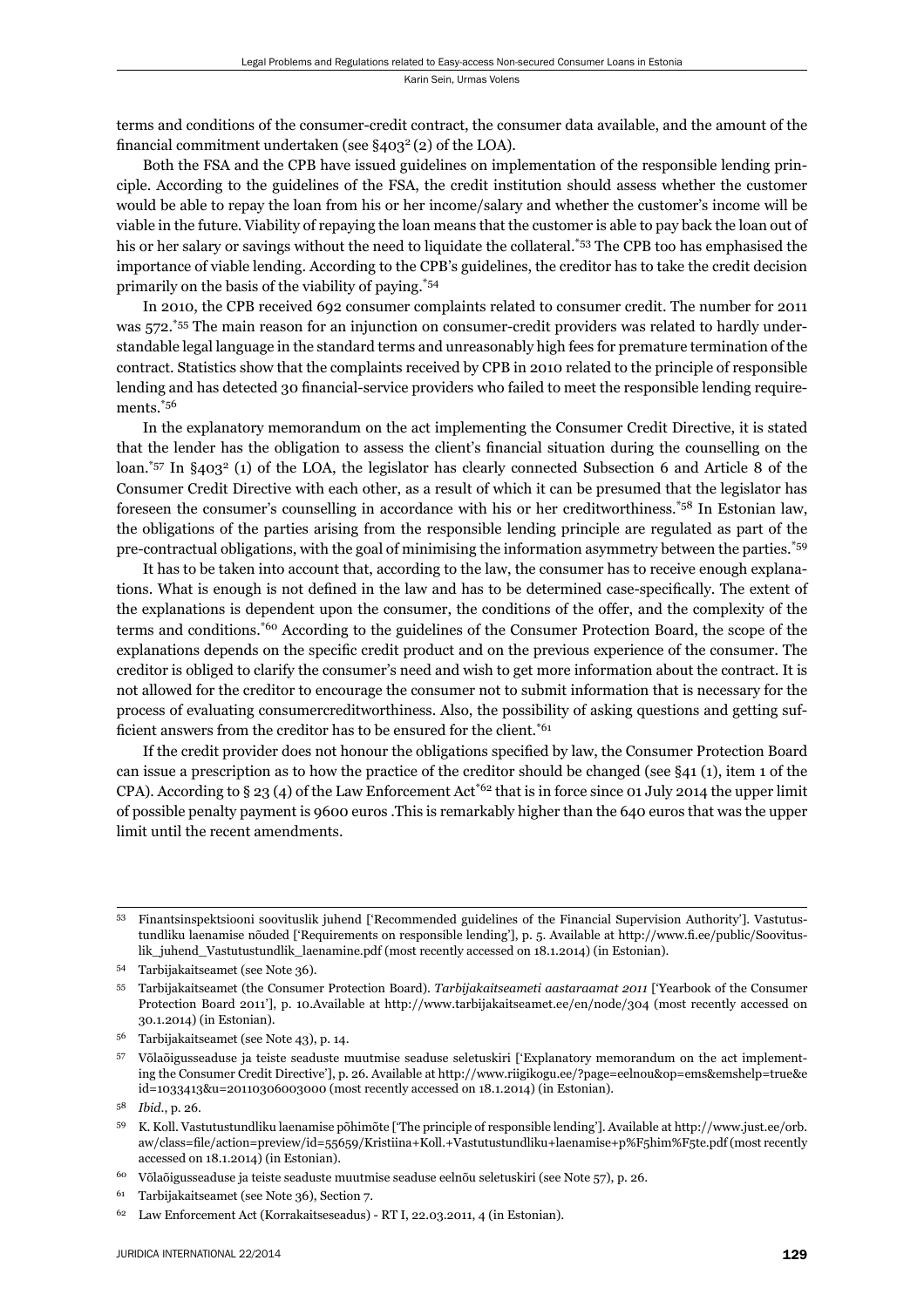In the legal literature, it is argued that the principle of responsible lending does not oblige the creditor to refrain from giving credit to a non-creditworthy consumer.\*63 Neither does such an obligation follow from the wording of §4032 of the LOA. However, the Supreme Court has referred in a recent decision to the creditor being obliged to refrain from giving credit in cases wherein 'it should have been obvious to the creditor that extension of the loan term for an additional fee would only increase the debt'.\*64 The Supreme Court stated that 'if the creditor had implemented the principle of responsible lending, the plaintiff would have not entered into contract with the creditor and could have avoided the increase of debt'.\*65 Accordingly, it seems that the interpretation of the Supreme Court moved beyond the wording of the LOA with the conclusion that the creditor must refrain from granting credit in situations wherein the non-creditworthiness of the consumer is obvious.

# 5. Contractual measures

## 5.1. The unconscionability doctrine and relative APRC restrictions

In 2009, the Estonian legislator tried to solve the problems arising out of usurious practices of instantloan providers through a legislative amendment setting forth a relative APRC cap in combination with the unconscionability doctrine. Before that, the prevailing view in court practice was that the parties are free to agree upon the interest rate of a loan and, therefore, an unproportionally high interest rate does not, in itself, entail violation of 'good morals'.\*66 Thus a usurious credit contract could not be considered automatically void under §86 of the GPCCA. The position taken by the Supreme Court before 2009 was that such a contract can, as a rule, only be avoidable under §97 of the GPCCA if the consumer is able to prove that 1) he or she concluded the agreement under extremely unfavourable conditions, 2) he or she did so because of gross disparity (inexperience, urgent needs, etc.), and 3) the other party benefited from the gross disparity. $*67$  In the legal literature one could also find the view that in electronic credit transactions wherein the creditor does not assess the creditworthiness of the borrower, there should also be a possibility to consider a usurious credit contract void through breach of 'good morals' under §86 of the GPCCA.\*68 In practice, though, this norm was never applied and credit agreements with high interest costs were held to be valid by the courts.

In February 2009, the Estonian Parliament passed a legislative amendment, affecting §86 of the GPCCA, with a purpose of 'reducing the social problems related to the rapid development of the instantconsumer-credit market'.\*69 It was admitted that the legal rules in effect at the time were not able to solve those problems in accordance with the social needs and the society'ssense of justice.\*70 The amendment entered into force on 1 May 2009 and changed the notion of a transaction violating 'good morals'. The aim with the new wording of §86 of the GPCCA was to ensure that usurious credit contracts can be considered to be against good morals and hence void.

The new §86 (2) of the GPCCA stipulates that a transaction is deemed contrary to good morals if, *inter alia*, one party knew or had to know that the other party entered into the transaction because of urgent needs, said person's dependence or inexperience, or similar circumstances and if 1) the transaction was made on grossly unfair terms for the other party or 2) imbalance in the value of the mutual obligations of the

<sup>63</sup> K. Sein. Protection of consumers in consumer-credit contracts: Expectations and reality in Estonia. – *Juridica International* 2013, p. 37.

<sup>64</sup> CCSCd 19.02.2014 3-2-1-169-13, paragraph 21 (in Estonian).

<sup>65</sup> *Ibid*.

<sup>66</sup> See CCSCd 22.10.2002 3-2-1-108-02; CCSCd 16.10.2002 3-2-1-80-02; CCSCd 29.01.2007 3-2-1-137-06. See also K. Saare *et al*. (see Note 17), pp. 136–137.

<sup>67</sup> CCSCd 22.10.2002 3-2-1-108-02, paragraph 11 (in Estonian).

<sup>68</sup> P. Varul *et al. Võlaõigusseadus II. Kommenteeritud väljaanne* ['Law of Obligations Act II: Commented Edition']. Tallinn: Juura 2007, pp. 391–392.

<sup>69</sup> Tsiviilseadustiku üldosa seaduse ja võlaõigusseaduse muutmise seaduse eelnõu seletuskiri ['Explanatory memorandum on the Act Amending the General Part of the Civil Code Act and Law of Obligations Act']. Available at http://www.riigikogu. ee/?page=eelnou&op=ems2&emshelp=true&eid=420369&u=20130411155159 (most recently accessed on 10.4.2013) (in Estonian).

<sup>70</sup> *Ibid*.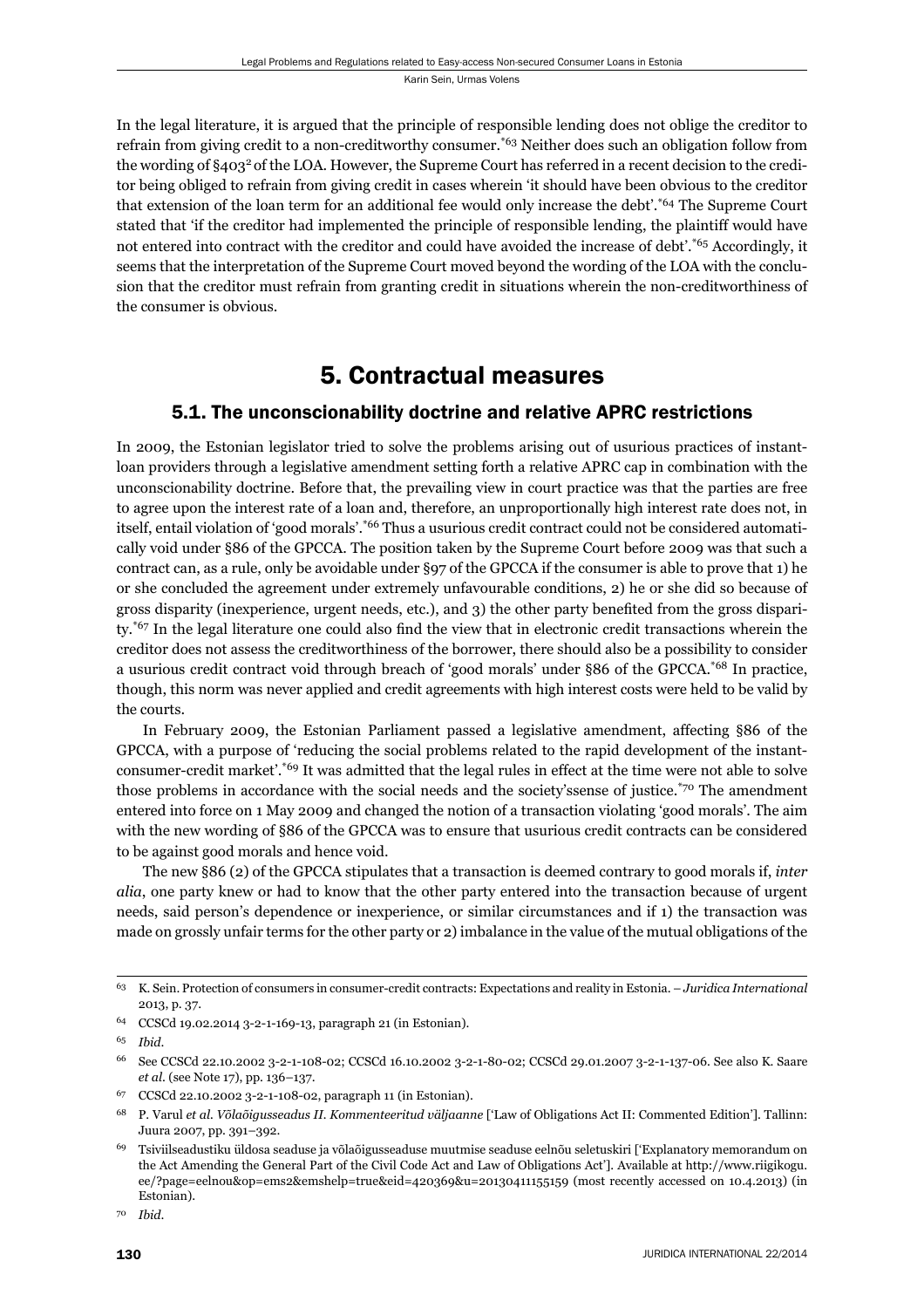parties exists and can be deemed contrary to good morals. In order to ease the consumer's burden of proof, the second sentence of §86 (3) of the GPCCA stipulates that in the case of consumer-credit contracts it is assumed that the value of the parties' mutual obligations is disproportionate and contrary to good morals if, *inter alia*, at the time of issuing of the loan the APRC payable by the consumer is more than three times the average APRC charged on consumer credit by credit institutions according to the latest statistics of the Estonian Central Bank.\*71

The matter of the burden of proof under the new rule was initially not clear, however. A view was expressed in the literature that if the APRC of a credit agreement exceeds three time the average APRC, it is presumably void and it is for the creditor to prove the opposite—i.e., not having known or been required to have known of the existence of gross disparity.<sup>\*72</sup> Such a burden of proof would have been fairly complicated for the creditor to meet, as it would have meant the proof of absence of a circumstance. Therefore, the Estonian Chancellor of Justice went so far as to take the position that §86 of the GPCCA might violate the fundamental freedom of free entrepreneurship guaranteed by the Estonian Constitution.<sup>\*73</sup> The issue was finally clarified in 2011 in Supreme Court case 3-2-1-49-11. The Supreme Court stated that, for the credit contract to be held to be against 'good morals' and, accordingly, void under §86 of the GPCCA, it has to be ascertained, firstly, whether there is a gross imbalance in value in the mutual obligations of the parties and, secondly, whether the consumer concluded the contract in consequence of his or her urgent needs, dependence, or inexperience*.* \*74 Most importantly, the Supreme Court stressed that it is the consumer who has to plead and prove the existence of the second of these elements, i.e. that he or she concluded the contract due to gross disparity.\*75

Such division of the burden of proof means that §86 of the GPCCA, providing for the voidness of a usurious credit contract, cannot be applied *ex officio* by the court, particularly if the consumer is not present in the proceedings, which is often the case is Estonia.\*76 This is probably one of the most important reasons for which the unconscionability doctrine has proved to be ineffective against the usurious practices. The fact that it is the consumer who must plead and prove that he or she concluded the credit contract due to urgent needs or inexperience has created a situation in which there are practically no cases wherein the voidness of a usurious credit contract has been established by the court.\*77 It is interesting to note, however, that in a judgement of the Tallinn District Court the court held that asserting claims arising from a consumer-credit contract with an APRC of 441% is not compatible with the principle of good faith.\*78 The court explicitly did not apply the unconscionability doctrine of §86 of the GPCCA, although the arguments put forward in the judgement were, in fact, essentially the same as what can frequently be found in assessment as to the usurious nature of a credit contract. The court was probably trying to avoid the problem of the consumer having not established the existence of gross disparity and, rather, applying the principle of good faith, which could be applied *ex officio* and without any issues of the burden of proof.

One of the further reasons for which §86 of the GPCCA is very seldom applied in the case law is that usurious consumer-credit contracts are often enforced not in ordinary court proceedings but through the use of debt-collection agencies. This has psychological background as consumers tend to pay voluntarily after receiving a payment reminder from the debt collectors.\*79 Firstly, they are not sure of their legal rights and often find the pressure from the agency intimidating. Secondly, many of them are afraid of the

- 73 For further information on this issue, see the work of I. Ulst (see Note 18), pp. 44–77.
- 74 CCSCd 17.06.2011 3-2-1-49-11, paragraph 8 (in Estonian).
- <sup>75</sup> *Ibid*., paragraph 9. The standard of proof may be lower, however, in those cases in which the disproportion between the parties' obligations is extreme.

<sup>71</sup> As of 1 March 2014, the annual interest rate published by the Bank of Estonia for short-term credit (granted in Estonian kroons) (at http://www.eestipank.info/) was 33.96%. As a result, the contractual APRC is deemed to be contrary to good morals if it amounts to more than about 100%.

<sup>72</sup> K. Saare *et al*. Laenusaaja õiguste kaitse SMS-laenulepingute puhul ['Protection of consumers in SMS loan agreements']. – *Juridica* 2010/1, p. 47 (in Estonian).

<sup>76</sup> For more information, see K. Sein (see Note 62), p. 34, along with I. Ulst (see Note 18), p. 75.

<sup>77</sup> M. Vutt. Tehingu heade kommete vastasus TSÜS § 86 alusel ['Transactions contrary to good morals under §86 of the GPCCA'], pp. 6−18, 25−26. Available at http://www.riigikohus.ee/vfs/1352/TehinguHeadeKommeteVastasus\_MargitVutt.pdf (most recently accessed on 3.4.2013) (in Estonian). See also K. Sein (see Note 62), p. 34.

<sup>78</sup> Judgement of the Tallinn District Court 2-11-60438, of 3.1.2012 (in Estonian).

<sup>79</sup> K. Sein (see Note 62), p. 34.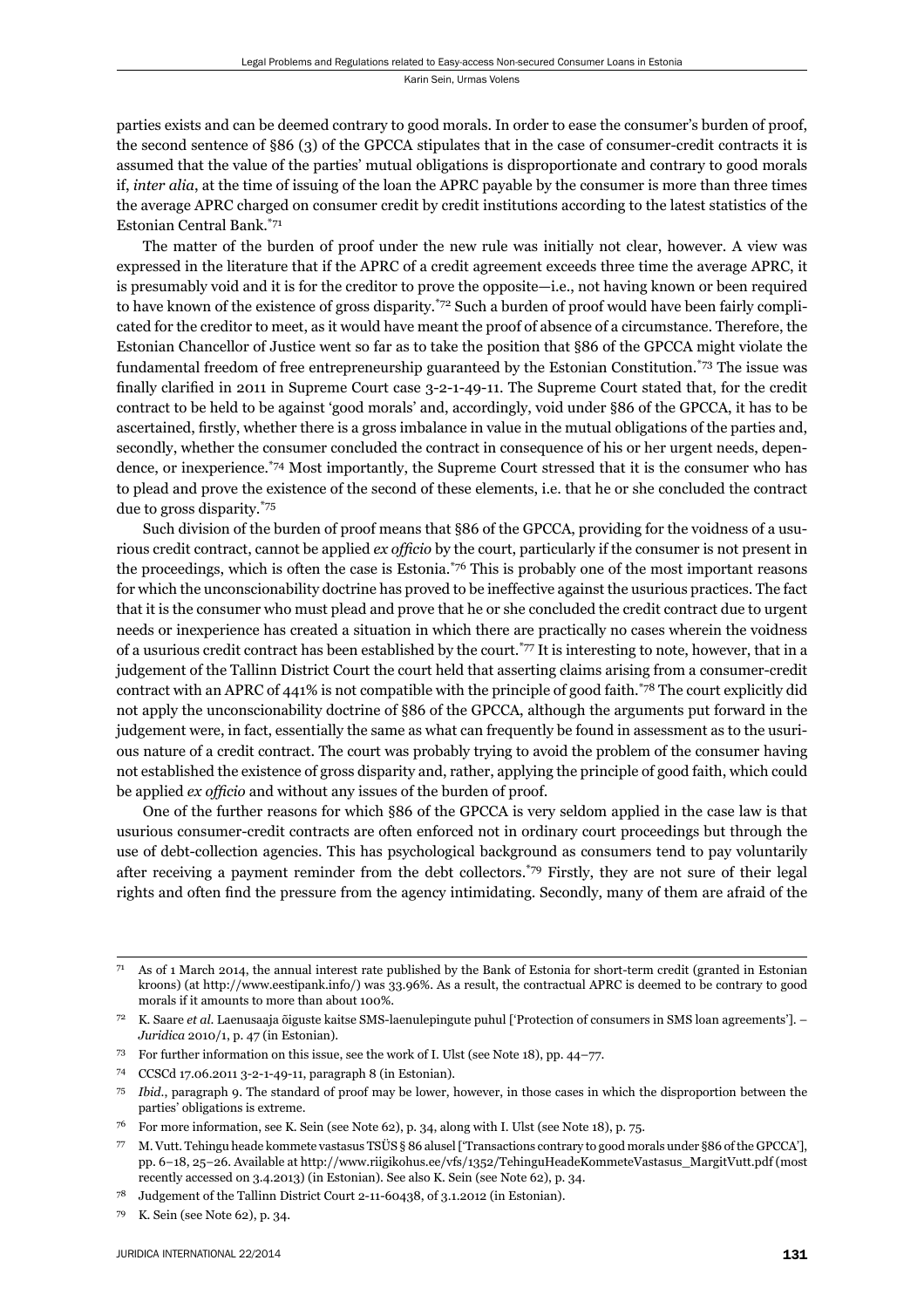creditor reporting their default to the credit information registry, which would result in their stigmatisation throughout the credit market.

The ordinary court proceedings are avoided also through the use of the order-for-payment procedure. If the creditor uses this procedure and the defaulting consumer does not file a timely statement of opposition to the claim, the court issues a payment order in accordance with §489 of the Civil Procedure Code. Such a payment order can be enforced without any other formalities, and thereby the creditor can avoid assessment of the validity of the claim by a court. The fact that the interests of consumers are not adequately protected in the order-for-payment procedure has been repeatedly stressed in the Estonian legal literature.\*80 It is also the Estonian reality that most debtors in cases of usurious consumer loans tend to be persons who are not ready to assert their rights in the courts. Their situation is further complicated by the fact that consumer-credit norms are highly complex and consumers are, as a rule, not able to resort to them\*81, at least not without professional legal aid.

The norms banning usurious contracts have further been avoided via use of abstract acknowledgements of debt. It is common practice in Estonia that when a consumer defaults, the creditor (or the debt-collection agency hired by the creditor) offers him or her the option of signing an abstract acknowledgement of debt according to which the consumer acknowledges owing the creditor a certain sum of money. In other words, the capital of the debt, the interest, penalty interest, and other costs of the initial contract are added together and constitute the new capital owed under the acknowledgement of debt.<sup>\*82</sup> These acknowledgements of debt are then enforced either in the order-for-payment procedure or in ordinary court proceedings, which makes it impossible or at least very difficult to determine whether the underlying credit contract could be considered usurious and therefore void under §86 of the GPCCA.

All in all, one can draw the conclusion that in reality the unconscionability doctrine and the relative APRC restrictions in §86 of the GPCCA have not fulfilled their purpose of effectively limiting the usurious practices of electronic-consumer-loan providers. The same view has been expressed by the Estonian Consumer Protection Board.<sup>\*83</sup> Therefore, a plea has been made in the legal literature to abandon the unconscionability doctrine and to introduce APRC caps in its place.\*84 Not all Estonian legal scholars favour APRC restrictions, though. Instead of limitations to the cost of credit and stricter information, disclosure, and prudent marketing requirements are proposed by I. Ulst in her doctoral thesis.<sup>\*85</sup> She also doubts the constitutionality of APRC or interest-rate restrictions, asserting that 'the APRC limit disproportionately restricts the constitutionally protected right of entrepreneurship freedom of service providers. In weighing the proportionality of the restriction, an important issue is the conflict between the principle of social state and the fundamental right of entrepreneurship freedom'.\*86

This far, the Estonian legislator has been unwilling to introduce APRC or interest-rate caps\*87 and has instead favoured milder measures such as advertising restrictions or more detailed requirements for responsible lending. As the problem persisted, very recently the Supreme Court intervened and stated that the legislator should foresee APRC caps as a more efficient consumer-protection measure.\*88 In the same decision, the Supreme Court partly amended its earlier position, ruling that if the APRC is more than six times the average market consumer-credit APRC, the consumer-credit agreement is presumably in violation of good morals and should, on that basis, be considered void.<sup>\*89</sup> At the end of March 2014, the Ministry

<sup>80</sup> K. Saare *et al*. (see Note 71), p. 49; M. Vutt (see Note 76), p. 6; V. Kõve. Tsiviilkohtumenetluse kiirendamise võimalused ja nendega seotud ohud ['Possibilities for expediting civil proceedings and dangers thereof']. – *Juridica* 2012/9, pp. 670–671 (in Estonian); K. Sein (see Note 62), pp. 34–35, 39–40.

V. Kõve (see Note 79), p. 668.

<sup>82</sup> J. Ots. Intressilt viivise arvutamise keeld [Prohibition of calculating penalty interest on interest']. – *Juridica* 2010/2, p. 422 (in Estonian).

<sup>83</sup> Tarbijakaitseamet (Consumer Protection Board). *Tarbijakaitseameti aastaaruanne 2010* ['Yearbook of the Consumer Protection Board 2010'], p. 55. Available at http://www.tarbijakaitseamet.ee/public/Aastaaruanne\_2010.pdf (most recently accessed on 11.4.2013) (in Estonian).

<sup>84</sup> K. Sein (see Note 62), pp. 35–36.

 $85$  I. Ulst (see Note 18), p. 81. Other authors, however, are of the opinion that the regulation of APRC limits is justified for protection of consumers, especially in consideration of the fact that in various European countries similar or even more restrictive interest limits exist; see K. Saare*et al*. (see Note 71), pp. 141–142.

<sup>86</sup> I. Ulst (see Note 18), p. 79.

<sup>87</sup> A proposal for a legislative amendment presented by the opposition party to Parliament was rejected in September 2013.

<sup>88</sup> CCSCd 5.03.2014, 3-2-1-186-13, paragraph 25 (in Estonian).

<sup>89</sup> *Ibid*., paragraph 22.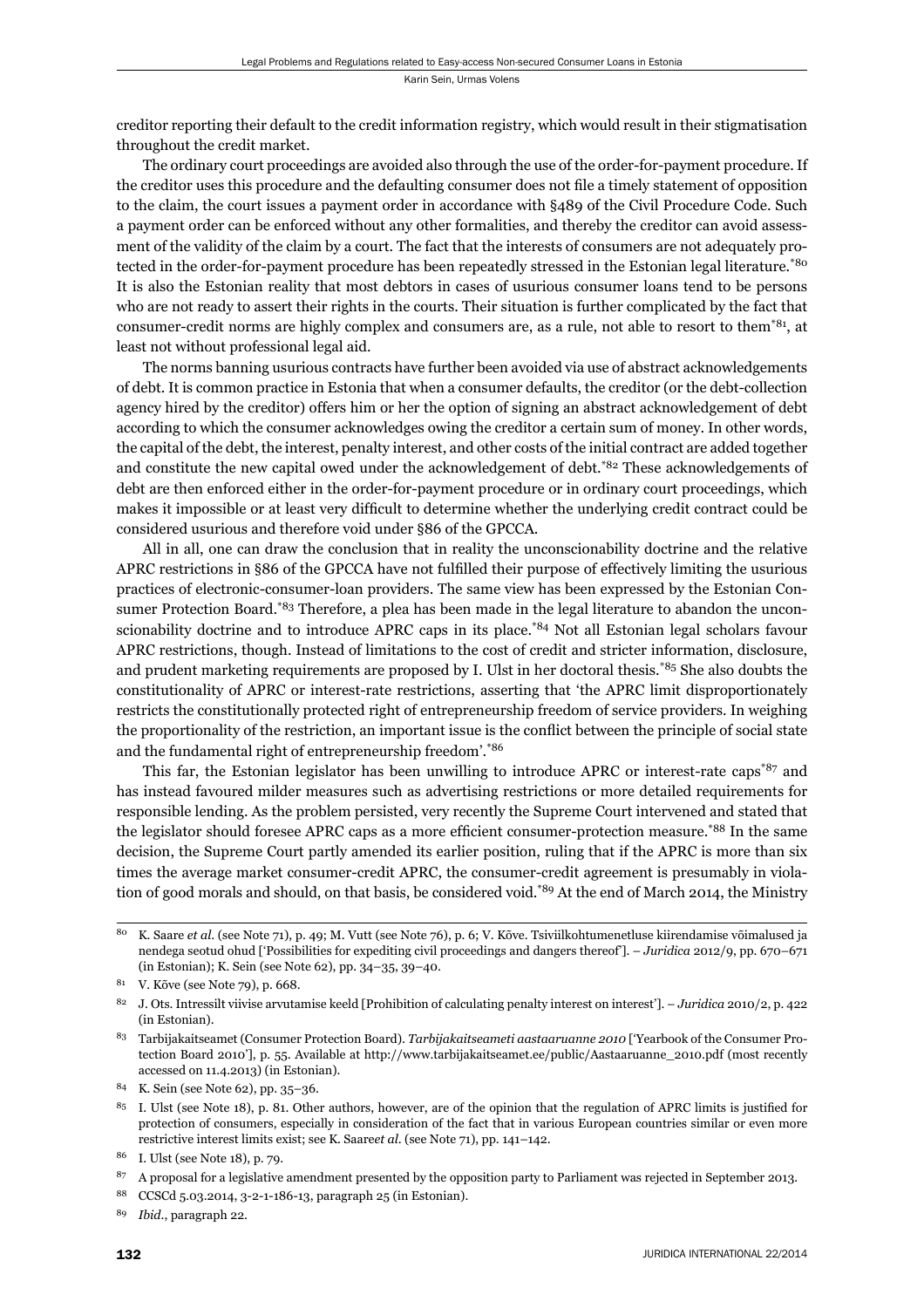of Justice presented a draft for introduction of APRC caps, which would add a new §4062 to the Law of Obligations Act. According to the newly drafted §406<sup>2</sup> of the LOA, a consumer-credit agreement would be void if its APRC exceeds triply the average APRC for consumer credit according to the latest statistics of the Estonian Central Bank. At the time of completion of this article, the draft has not yet been adopted, but if it does enter the law, it would probably mean a considerable reduction in usurious credit practices in Estonia.

## 5.2. Civil law sanctions for breaching the principle of responsible lending

In addition to the sanctions in administrative law, breach of the principle of responsible lending can have civil-law consequences in Estonia. Firstly, it has to be stressed that such breach does not render the credit agreement void.\*90 But a creditor who is in breach of the responsible lending obligation may be liable for damages calculated on the basis of reliance interest. In late 2012, the Estonian Supreme Court stated that the obligation of the creditor to assess the creditworthiness of the borrower constitutes a pre-contractual obligation under §14 (1) of the LOA, according to which persons engaged in pre-contractual negotiations or other preparations for entering into a contract shall take reasonable account of one another's interests and rights.\*91 If the creditor breaches this pre-contractual obligation, the borrower—and also the person who has given a surety for the borrower—may have a right to damages under Sections 14 and 115 of the LOA. The amount of damages should be assessed on the basis of the negative interest. The borrower should be thus compensated for all negative consequences of the credit—the Supreme Court explicitly names interest for late payment, penalty for breach of contract, and decrease in assets—and can offset the associated claim for damages with the repayment claim of the creditor.\*92 Whether the contractual interest should also be considered worthy of compensation as damages is less clear, but the question should still be answered in the affirmative.\*93

It is yet to be decided in court practice whether breach of the responsible lending obligation can also lead to the avoidability (due to mistake or fraud) of the credit contract.\*94 Most probably, this should be possible. In 2013, the Tallinn District Court established the legality of avoidance of a mortgage agreement by reason of fraud of the creditor under §95 of the GPCCA.\*95 The court held that the failure of the creditor to assess the creditworthiness of the borrower constituted fraud in the circumstances of the case—the creditor was aware of the over-indebtedness of the borrower—and entitled the mortgagor to avoid the mortgage agreement. The creditor tried to bring the case to the Supreme Court but failed: the Supreme Court decided not to hear the case. The refusal of the Supreme Court to decide on that case indicates that the Tallinn District Court had applied the substantive law correctly: breach of the responsible lending obligation can indeed lead to the avoidance (on account of fraud) of a mortgage agreement.\*96 But if the avoidance of a mortgage or suretyship agreement is held to be possible (there has even been talk of the principle of responsible surety-taking to go along with the principle of responsible lending), the same should apply to the possibility of avoidance of the credit contract in the first place.

All in all, the civil-law sanctions for breaching the responsible lending obligation can be described as relatively far-reaching under Estonian law: the consumer is, in principle, entitled to avoid the credit contract and claim damages for reliance interest. Further, the legislative amendment of  $\S 403^2$  (7) of the LOA dating from 1 July 2013 clarified the issue of the burden of proof, specifying that it is the creditor who has to prove having complied with the responsible lending obligations. It is yet to be seen, however, whether those private-law sanctions will prove to be effective in case law or whether their application will be impeded by procedural issues. Thus far, we have found only one judgement in which a court has actually held the

<sup>90</sup> CCSCd 19.02.2014 3-2-1-169-13, paragraph 18 (in Estonian).

<sup>91</sup> CCSCd 27.11.2012 3-2-1-136-12, paragraph 24 (in Estonian).

<sup>92</sup> *Ibid*., paragraph 25 (in Estonian).

<sup>93</sup> In the legal literature this was held to be possible already in 2007, before the adoption and implementation of the CCD. See P. Varul *et al*. (see Note 67), p. 383.

<sup>94</sup> See also K. Sein. Transposition of the new Consumer Credit Directive in Estonia. – *European Review of Private Law* 2012/2, pp. 439–440.

<sup>95</sup> Judgement of the Tallinn District Court 2-10-48441, of 30.5.2013.

<sup>96</sup> The Supreme Court has also held that the avoidance of a personal suretyship agreement for reasons of fraud or mistake is possible; see CCSCd 27.11.2012 3-2-1-136-12, paragraph 26.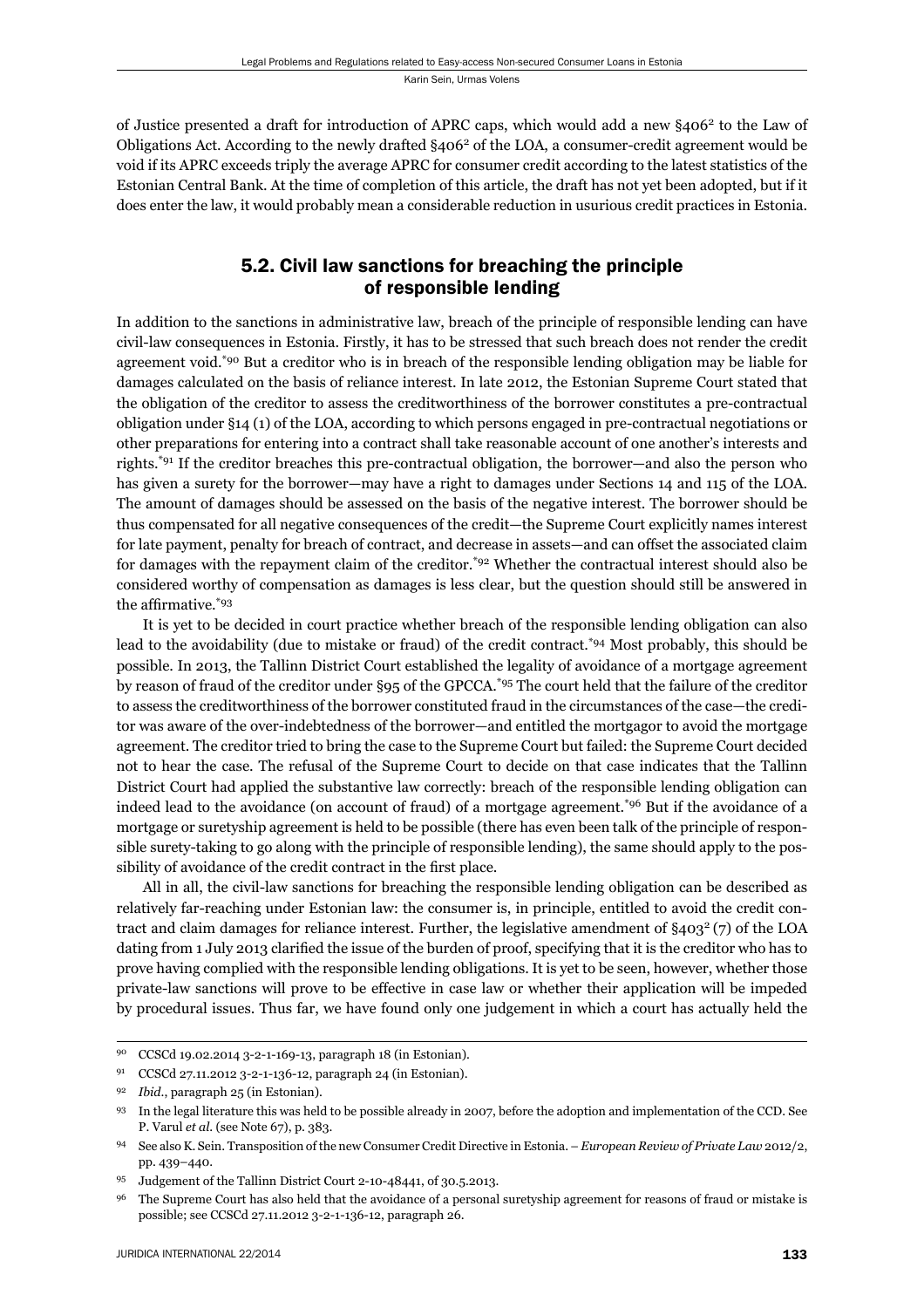creditor to be in breach of the responsible lending obligation.\*97 In all other civil cases wherein the issue was considered, the court held that there was no breach of responsible lending, in some cases even stressing that the borrower must be able to assess his or her own creditworthiness.<sup>\*98</sup>

## 5.3. Party autonomy restrictions: Interest for late payment and claims for damages

#### 5.3.1. Interest for late payment

The Estonian legislator and the Supreme Court have tried to improve the position of the consumer by restricting party autonomy in several respects. Mostly, the restrictions on party autonomy are related to interest for late payment and a creditor's claim for damages. Some of the restrictions apply to standard terms only, but most of them are relevant also for individually negotiated contracts.

When the consumer is in default on payment, the creditor is entitled to claim interest for late payment under §113 of the LOA. At first, after the passing of the LOA in 2002, there was no unanimity in views as to whether the creditor may demand interest plus penalty interest in the event of the consumer's default. The clarification came with the judgements of the Supreme Court ruling that the contractual interest can only be claimed until the sum for repayment is due—i.e., only for the time that was originally agreed upon for the use of the creditor's money. If the loan or part thereof is not repaid in time, from this point on the creditor is only entitled to interest for late payment and, as the case may be, for additional damages resulting from the delay. Thus the general rule under Estonian law is that interest for late payment cannot be claimed in combination with contractual interest for the time of default on repayment of the loan.\*99 This rule is, in principle, dispositive in nature, so the parties can agree in the contract that the lender is entitled to claim the contractual interest alongside interest for late payment.\*100 The party autonomy ends, however, at the point when the creditor has withdrawn from the contract because of the consumer's default: on account of the mandatory provisions of §416 (3) of the LOA, the creditor is then only entitled to interest for late payment and cannot claim the lost contractual interest as damages.\*101 All in all, the general rule under Estonian law is that in the case of default, the creditor may claim—in addition to specific performance—only interest for late payment.

The restrictions place great weight on how the rate of interest for late payment is calculated. Usually, it is stipulated in the credit contract. Here again, party autonomy is somewhat restricted: according to §415 (1) of the LOA, the rate of interest for late payment in consumer-credit agreements may not exceed the statutory rate provided for in §113 (1) of the LOA. This too has created some controversy in past case law, as §113 (1) of the LOA actually covers two methods for calculating the statutory interest rate for late payment. According to the first sentence of §113 (1) of the LOA, the statutory penalty rate is calculated by adding eight per cent to the statutory interest rate specified in §94 of the LOA.<sup>\*102</sup> For credit agreements, an alternative calculation method is provided for in the third sentence of §113 of the LOA: if a contractual interest rate exceeds the statutory rate of interest for late payment, then the contractual interest rate constitutes the rate of interest for late payment. Therefore, if the contractual interest rate as of today exceeds 8.25%, the contractual interest rate will be applied as the rate of interest for late payment.<sup>\*103</sup>

<sup>97</sup> Judgement of Pärnu County Court 2-10-51549, of 7.6.2013. The Supreme Court found the creditor in breach of the responsible lending obligation also in case 3-2-1-169-13 but dismissed that argument due to procedural reasons.

<sup>98</sup> See, for example, Harju County Court judgements 2-12-32459, of 22.4.2013, and 2-12-22941, of 28.2.2013.

<sup>99</sup> CCSCd 29.01.2007 3-2-1-137-06, paragraph 17 (in Estonian); CCSCd 5.11.20018 3-2-1-89-08, paragraph 15 (in Estonian).

<sup>100</sup> P. Varul *et al*. (see Note 67), p. 394.

<sup>101</sup> CCSCd 14.01.2009 3-2-1-120-08, paragraph 11 (in Estonian).

According to Section 94 (1) of the LOA, the interest rate shall be applied on a half-year basis and shall be equal to the last interest rate applicable to the main refinancing operations of the European Central Bank before 1 January or 1 July of the year, unless the law or the contract provides otherwise. The statutory interest rate referred to in Section 94 of the LOA is published on the Web site of the Estonian Central Bank at http://www.eestipank.ee/pub/en/yldine/ekp/ and may change every six months.

<sup>&</sup>lt;sup>103</sup> This was affirmed in Supreme Court judgement 14.01.2009 3-2-1-120-08, paragraph 12.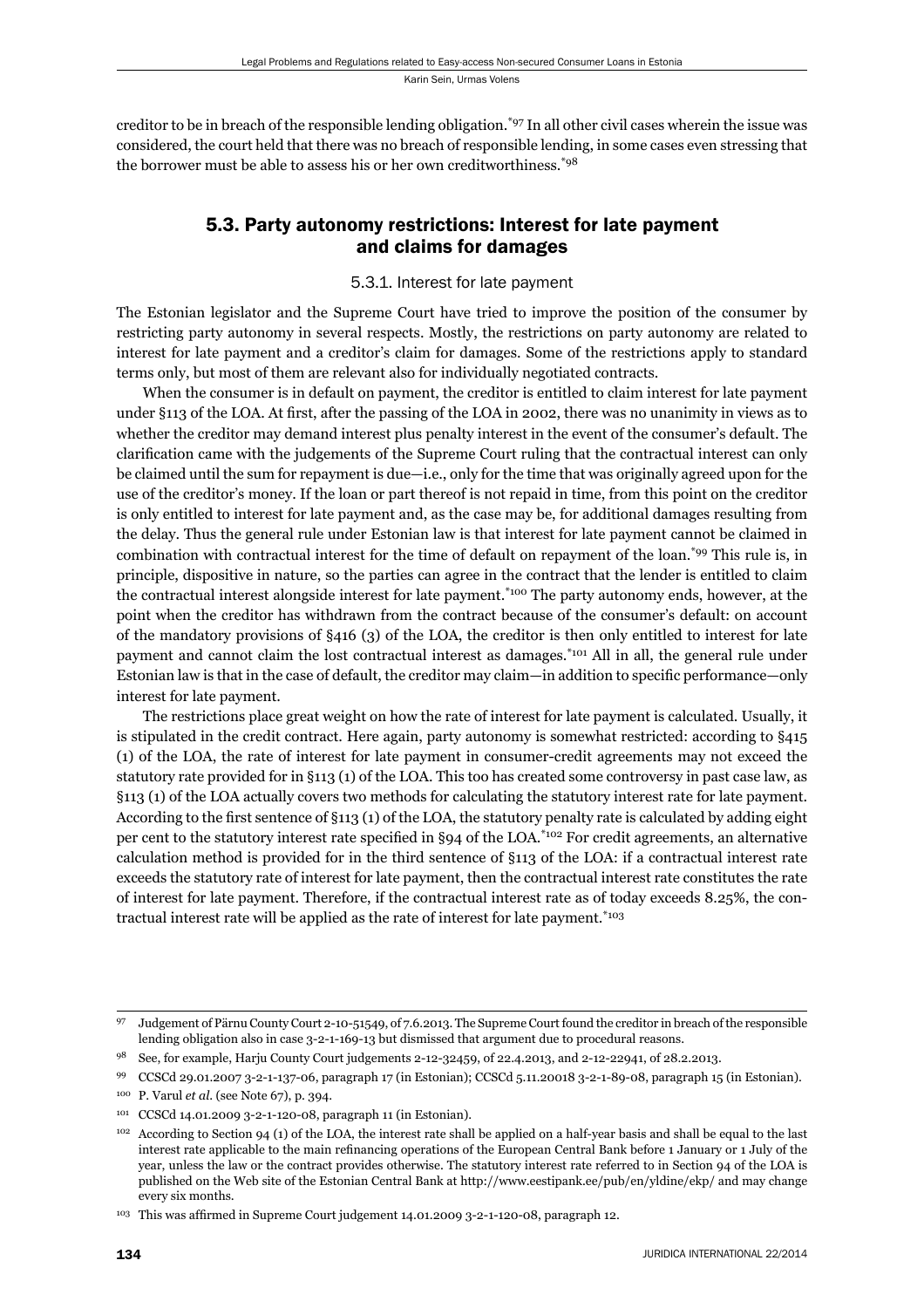There is a further restriction on claiming interest for late payment; according to the mandatory §113 (6) of the LOA, no interest for late payment may be claimed for delay in the payment of interest.\*104While this does not preclude or restrict the right of the creditor to claim compensation for damage caused by a delay in the payment of interest (see the LOA's §113 (7) and §415 (1), second sentence), here the creditor bears the burden of proof as to the existence and amount of his or her damages. And, as we saw earlier, the Supreme Court does not allow the creditor to claim lost contractual interest as damages.  $*105$ 

Since the financial crisis in 2008, disputes on so-called refinancing agreements have become common. Refinancing agreements are usually concluded in a situation wherein the consumer is not able to pay back the original loan and his or her unpaid debts under the original credit agreement are 'refinanced'; i.e., the payment period is extended. It is common practice that in this situation the unpaid interest (and sometimes also the accrued interest for late payment) is capitalised; i.e., it is added to the capital of the loan. Thus, under the refinancing agreement, the consumer is obliged to pay interest also on the interest accrued under the original credit contract.

Controversy has arisen in case law as to whether such a refinancing agreement constitutes a new credit agreement or should be viewed only as an agreement to change the original credit agreement (to extend the payment period). There was also no common view on whether the practice of capitalising the interest is legal or not. This issue was cleared up by the very recent Supreme Court judgement 3-2-1-169-13. Here, the Supreme Court stated that the legal nature of such agreements should be evaluated on the basis of their economic content and that they should rather be considered modification of the original loan agreement.<sup>\*106</sup> Secondly, the Supreme Court considered capitalisation of interest (including interest for late payment) unacceptable: such practice is contrary to the prohibition expressed in §113 (6) of the LOA.<sup>\*107</sup> The Supreme Court emphasised that this provision shall not be avoided merely by replacing one agreement with another. Accordingly, it is only allowed to calculate the agreed interest and interest for late payment on the original capital of the loan.\*108

Estonian law also entitles the court to reduce the interest for late payment: according to §113 (8) of the LOA, a person required to pay interest for late payment may claim for a reduction of the fine pursuant to the provisions of §162 of the LOA.\*109 However, the court may not do so on its own initiative; the debtor must so request.<sup>\*110</sup> When deciding upon reduction, the court must consider circumstances such as the extent to which the obligation has been performed by the debtor, the legitimate interests of the creditor, and the economic situation of the parties (see §162 (1) of the LOA). If the amount of interest for late payment exceeds the capital of the claim, then the creditor has to prove having suffered loss in a larger amount.<sup>\*111</sup>

As we have seen, claims for interest for late payment are restricted in several ways in Estonian law: firstly, when agreeing upon its rate, the parties must follow the restrictions of  $\S 415$  (1) of the LOA; secondly, the creditor may not claim contractual interest in parallel with the interest for late payment; thirdly, no interest for late payment may be claimed for delay in the payment of interest; and, finally, the court is entitled to reduce the interest for late payment if the consumer so requests.

#### 5.3.2. Contractual penalties and claims for damages

Restrictions to party autonomy exist also with respect to liquidated damages claims and contractual penalties. The lead here has been taken by the Supreme Court, who have acknowledged the dangers associated with absolute party autonomy and declared void several abusive clauses in consumer-credit contracts. At

<sup>104</sup> This has been criticised by P. Varul *et al*. See *Võlaõigusseadus I. Kommenteeritud väljaanne* ['Law of Obligations Act I: Commented Edition']. Tallinn: Juura 2006, p. 382; J. Ots (see Note 81), pp. 418–426. In 2009, the Ministry of Justice even presented a draft for elimination of this restriction. However, in the time of financial recession this was politically undesirable, and the law has remained unchanged thus far.

<sup>105</sup> CCSCd 14.01.2009 3-2-1-120-08, paragraph 11.

<sup>106</sup> CCSCd 19.02.2014 3-2-1-169-13, paragraph 17 (in Estonian).

<sup>107</sup> *Ibid*., paragraphs 28–30.

<sup>108</sup> *Ibid*., paragraph 29.

<sup>109</sup> The court may also reduce the statutory interest for late payment calculated in accordance with the third sentence of Section 113 (1) of the LOA. See CCSCd 3-2-1-120-08 (see Note 98), paragraph 12.

<sup>110</sup> P. Varul *et al*. (see Note 103), p. 383; CCSCd 14.06.2005 3-2-1-66-05, paragraph 15 (in Estonian).

<sup>111</sup> CCSCd 14.06.2005 3-2-1-66-05, paragraph 18.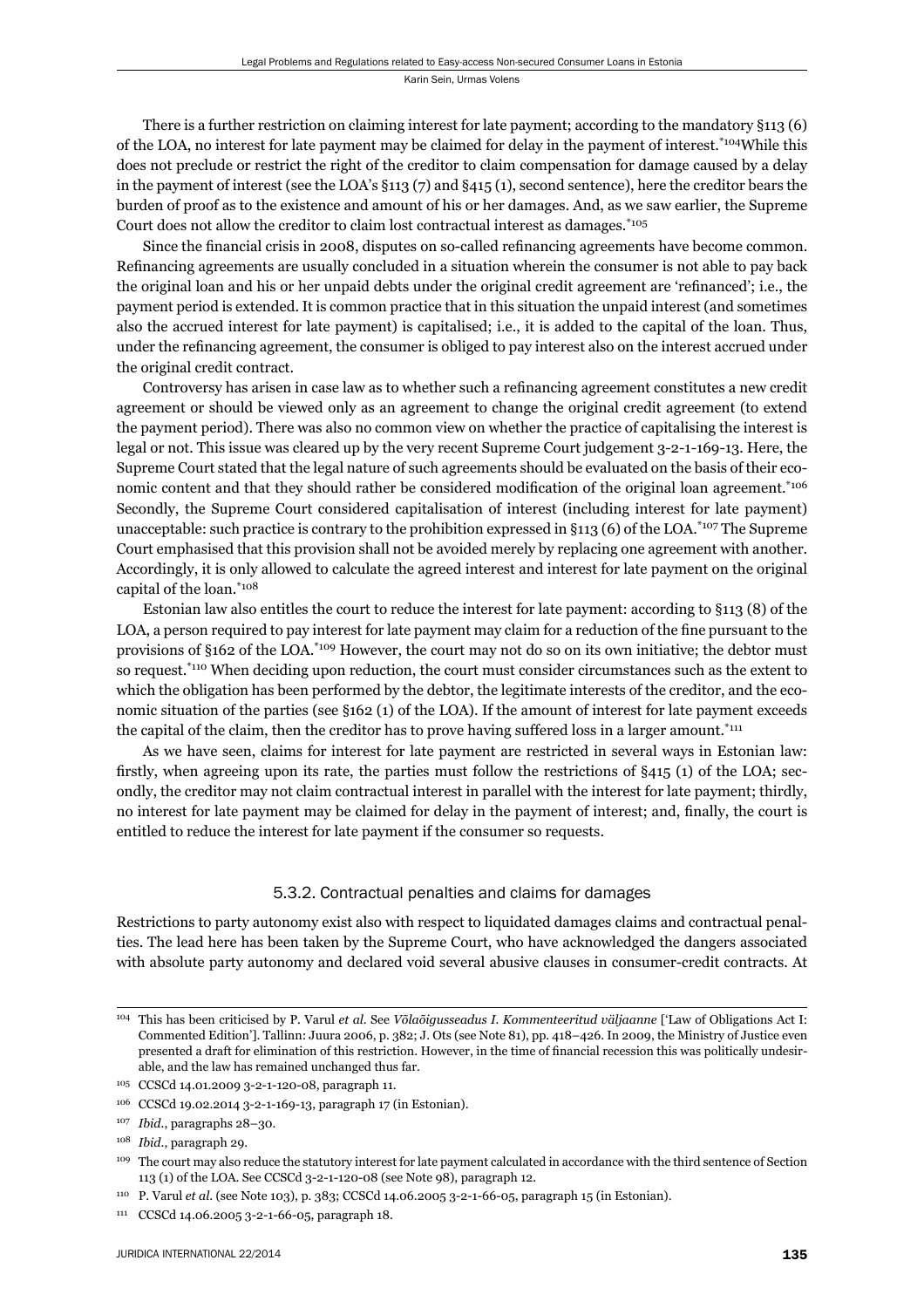least once, the position taken by the Supreme Court has brought about amendments to the Law of Obligations Act. Namely, before 2008, it was common practice for creditors offering usurious electronic consumer credit to provide for a contractual penalty for late payment and for this to be claimed in addition to the interest on late payment.\*112 In 2008, such clauses were declared void by the Supreme Court in case 3-2-1- 120-08 as being contrary to the mandatory provisions of the consumer-credit contract law (§§ 416 and 421 of the LOA).\*113 After this judgement, in 2011, a provision was added to the LOA precluding such contract terms: according to the new third sentence of §415 (1) of the LOA, agreements that allow claiming payment of earnest money or a contractual penalty from the consumer in the event of late payments are void.

Very often, the position of consumers who are in default is worsened by the high debt-collection and payment-reminder fees that they are bound to pay under the standard terms of the creditors. In the abovementioned groundbreaking case, 3-2-1-120-08, the Supreme Court tried to stop the practice of creditors charging unreasonably high fees for debt collection and payment reminders as liquidated damages. The Supreme Court ruled that clauses according to which consumers have to compensate for debt-collection and payment-reminder fees as fixed in the standard terms of the creditor can be deemed unfair under §42 (3), item 5 of the LOA if they are unreasonably high.\*114 However, there remains no common understanding in the case law of when such collection costs can be considered unreasonably high and the clauses, for this reason, void.<sup>\*115</sup> One can find decisions wherein the courts have found such costs to be unreasonably high and, accordingly, unfair, with the consequence that the consumer does not have to bear them or has to compensate for them to only a reduced extent.\*116 In the majority of the cases, however, courts have held the clauses to be valid, ordering the consumers to pay relatively large amounts of collections costs.\*117

The absence of uniform case law on debt-collection fees stems from the fact that Estonian law does not provide for clear criteria in decisions on the possible unfairness of the liquidated-damages clauses pertaining to debt-collection fees. Therefore, there has been discussion of whether one should follow the example of several European countries (such as the Nordic countries or Holland) where maximum amounts of debtcollection costs are specified by law. The Ministry of Justice has done preliminary research on the issue and put forward a proposal to the legislature, but this proposal has not yet been adopted by the Parliament.

# 6. Penal measures

There are no measures in penal law in the Estonian law that could be applied in cases of usurious credit contracts or of breach of the responsible lending obligation. Usury is not considered a criminal offence under the Estonian Penal Code.

# 7. Conclusions

Instant loans are a fairly new phenomenon in the Estonian credit market. Regardless of the absence of statistical data of any precision, it is obvious that the problem of over-indebtedness is a very topical question.

Instant-loan providers are currently neither supervised by the Financial Supervision Authority in Estonia nor subject to a licensing system. Therefore, there are no official statistics on the exact number of borrowers; one can provide only some estimates. The market share of electronic retail lenders is about 16% of

<sup>112</sup> K. Sein (see Note 62), p. 38.

<sup>113</sup> CCSCd 14.01.2009 3-2-1-120-08, paragraph 15.

<sup>114</sup> *Ibid*.

<sup>&</sup>lt;sup>115</sup> K. Saare, K. Sein. Amtsermittlungspflicht der nationalen Gerichte bei der Kontrolle von missbräuchlichen Klauseln in Verbraucherverträgen ['Obligation of national courts to act ex officio by unfair terms control in consumer contracts']. – Zeitschrift *für Europäisches Unternehmens- und Verbraucherrecht* 2013/1, p. 24 (in German).

<sup>116</sup> E.g., Tartu County Court decisions 2-08-14356 and 2-11-19661, wherein the Court considered 3,100-kroon (approx. 199 EUR) and 166.14 EUR debt-collection fees to be unreasonably high. Collection costs of 126 EUR were deemed unreasonably high also in a recent decision of Pärnu County Court (2-13-765, of 13.9.2013).

<sup>117</sup> See, for example, decision of Harju County Court 2-07-3204, in which the creditor was awarded EUR 86.92 in debt-collection fees.